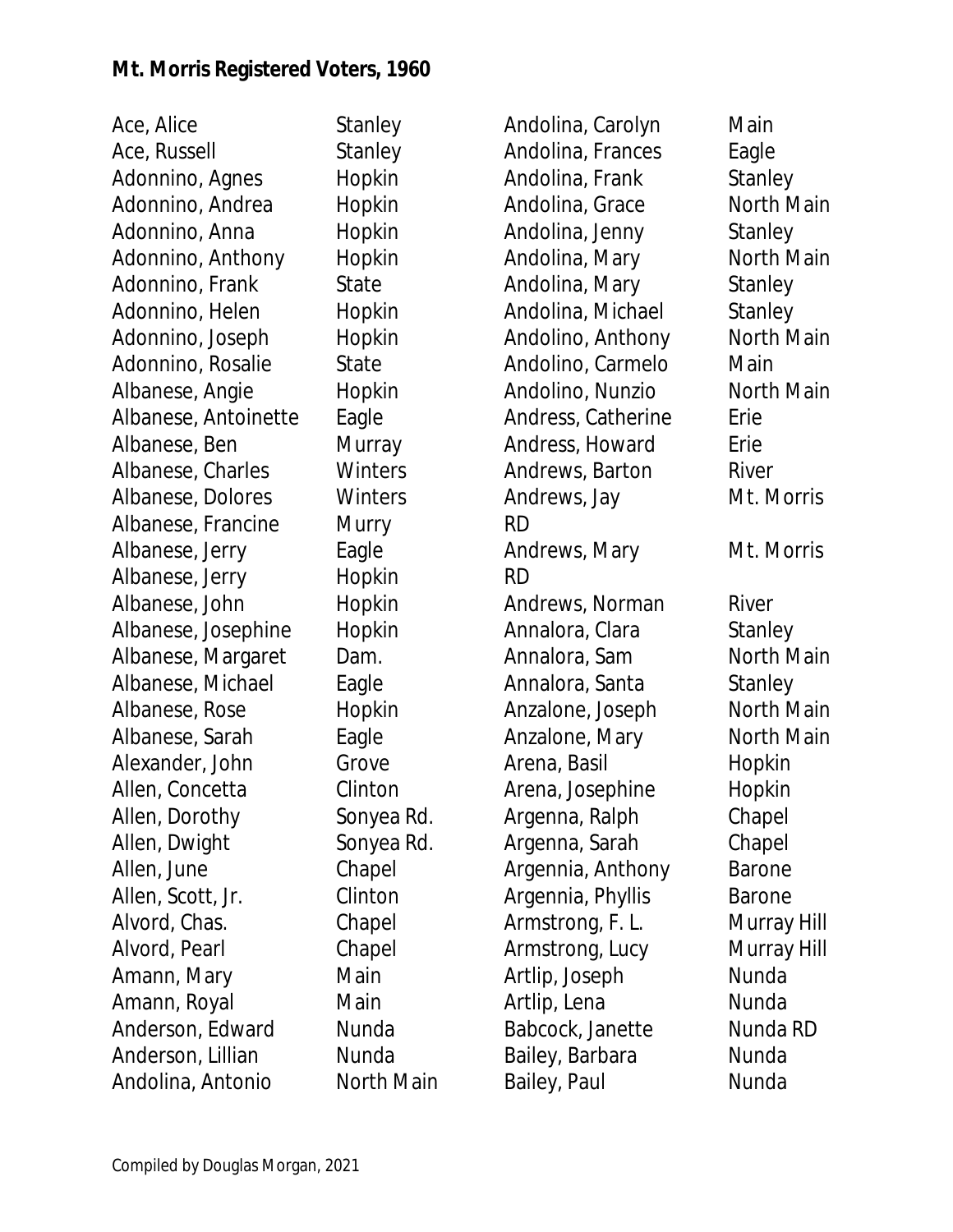| Banks, Edna         | State         | Barrett, Mary         | North Main    |
|---------------------|---------------|-----------------------|---------------|
| Barbelt, Hans       | Murray Hill   | Barron, Edna          | Mt. Morris    |
| Barber, Ray         | Mt. Morris    | <b>RD</b>             |               |
| <b>RD</b>           |               | Barrows, Robert       | Williams      |
| Barca, Josephine    | Pk. Rd.       | Barrows, Teresa       | William       |
| Barca, Michael      | Parker        | Bartalotti, Carmela   | North Main    |
| Barker, Grace       | State         | Bartalotti, Christine | North Main    |
| Barker, Vernon      | State         | Bartalotti, Frank     | North Main    |
| Barkley, Herbert    | Nunda RD      | Bartalotti, Josephine | Dams.         |
| Barnard, Francis    | Stanley       | Bartalotti, Louis     | Dams.         |
| Barnard, Nellie     | Stanley       | Bartalotti, Ray       | North Main    |
| Barnhardt, Ira      | Sonyea Rd.    | Bartalotti, Russell   | North Main    |
| Barnhardt, Ruth     | Sonyea Rd.    | Bassett, Carolyn      | Murray        |
| Barnhart, Rolland   | Mt. Morris    | Bassett, Paul         | Murray        |
| <b>RD</b>           |               | Bates, Benj.          | Mt. Morris    |
| Barone, Anthony Jr. | Barone        | Battaglia, Arlene     | Genesee       |
| Barone, Eleanor     | Barone        | Battaglia, Charles    | Main          |
| Barone, Frank       | Stanley       | Battaglia, Dominic    | Genesee       |
| Barone, Ida         | Stanley       | Battaglia, Joseph     | <b>Barone</b> |
| Barone, James       | Stanley       | Battaglia, Louise     | Main          |
| Barone, Joseph      | <b>Barone</b> | Battaglia, Sam        | Genesee       |
| Barone, Joseph      | Eagle         | Battaglia, Thomas     | Case          |
| Barone, Josephine   | Eagle         | Beardsley, Florence   | Nunda RD      |
| Barone, Josephine   | Main          | Beardsley, Roberta    | Nunda RD      |
| Barone, Louis       | Stanley       | Beardsley, Walter     | Nunda RD      |
| Barone, Mary        | <b>Barone</b> | Beardsley, Willard    | Nunda RD      |
| Barone, Mazie       | Barone        | Beggs, Margaret       | Main          |
| Barone, Michael     | Eagle         | Bell, James           | Case          |
| Barone, Peter       | Barone        | Bell, Margaret        | Grove         |
| Barone, Rose        | Stanley       | Bell, Rose            | Case          |
| Barone, Russell     | North Main    | Bellanca, Alphonso    | Chapel        |
| Barracca, Patricia  | Breen         | Bellanca, Ann         | North Main    |
| Barraco, Barbara    | Murray        | Bellanca, George      | North Main    |
| Barraco, Fred       | Murray        | Bellanca, Jennie      | North Main    |
| Barraco, Marco      | <b>Breen</b>  | Bellanca, Joan        | Chapel        |
| Barrett, Frank      | North Main    | Bellanca, Margaret    | North Main    |
| Barrett, Lottie     | Main          | Belliotti, Joseph     | Clark         |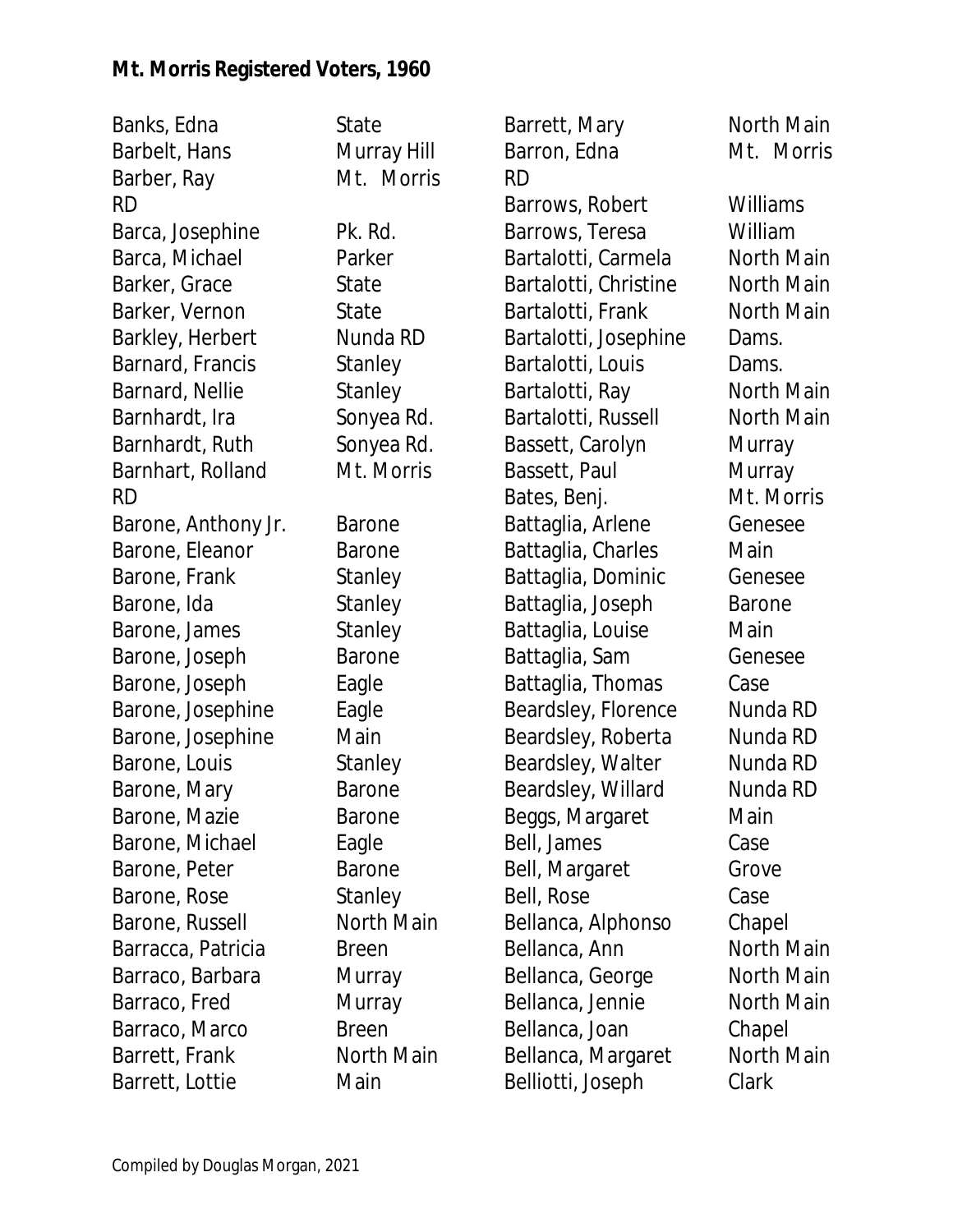Belliotti, Louise Cherry Bellotti, Louis Cherry Bender, Ella Sonyea Rd. Benedetto, Nick Genesee Bennett, Gerald Eagle Bennett, Harry Eagle Bennett, Margaret Eagle Berge, Josephine Murray Berndt, Harry Murray Berndt, Viola Murray Berry, Clark Mt. Morris RD Bertram, Kenneth Sonyea Rd. Beuerlein, Alfred Murray Beuerlein, Anne Main Beuerlein, Blanche Murray Beuerlein, Dora Clark Beuerlein, Frederick Main Beuerlein, Jean Case Beuerlein, Robert Case Bickford, Howard Mt. Morris Binder, Clinton Murray Binder, Emory Sonyea Rd. Binder, Mary Ann Murray Biondolillo, Anthony Parker Biondolillo, Belle Dams. Biondolillo, Betty Grove Biondolillo, Carrie Lake Biondolillo, Frank Lake Biondolillo, Frank Main Biondolillo, Ida Dams. Biondolillo, Ignatius Chapel Biondolillo, John Parker Biondolillo, Josephine Parker Biondolillo, Olga Chapel Biondolillo, Ray Dam. Biondolillo, Sam Dams.

Biondolillo, Sam Dams. Biondolillo, Victoria Parker Blackmer, Flora Mt. Morris RD Bolt, Edna Glen M. Bolt, Russ-ell Glen M. Bonadonna, Anthony Eagle Bonadonna, Clara Main Bonadonna, Frances Chapel Bonadonna, Frank Chapel Bonadonna, Fred State Bonadonna, Joseph Main Bonadonna, Joseph State Bonadonna, Louis Chapel Bonadonna, Mae Chapel Bonadonna, Philip Main Bonafede, Carrie Hopkins Bonelli, Louis Main Boronkay, Michael Murray Hill Borrelli, Mary **Main** Bovee, Scott Erie Boyd, Alvin Mt. Morris Boyd, Burrell Nunda Boyd. Dolly Mt. Morris Bozzette, Anna ann Hopkin Bozzette, Anna Morth Main Bozzette, Frank Hopkin Bozzette, Louis North Main Bozzette, Mary North Main Bozzette, Sam North Main Brade, Raymond Murray Brado, Elizabeth State Brado, Francis State Brady, Charles Geneseo Rd. Brady, Margaret Geneseo Rd. Brady, Myron Geneseo Rd. Brewer, Merle **Erie**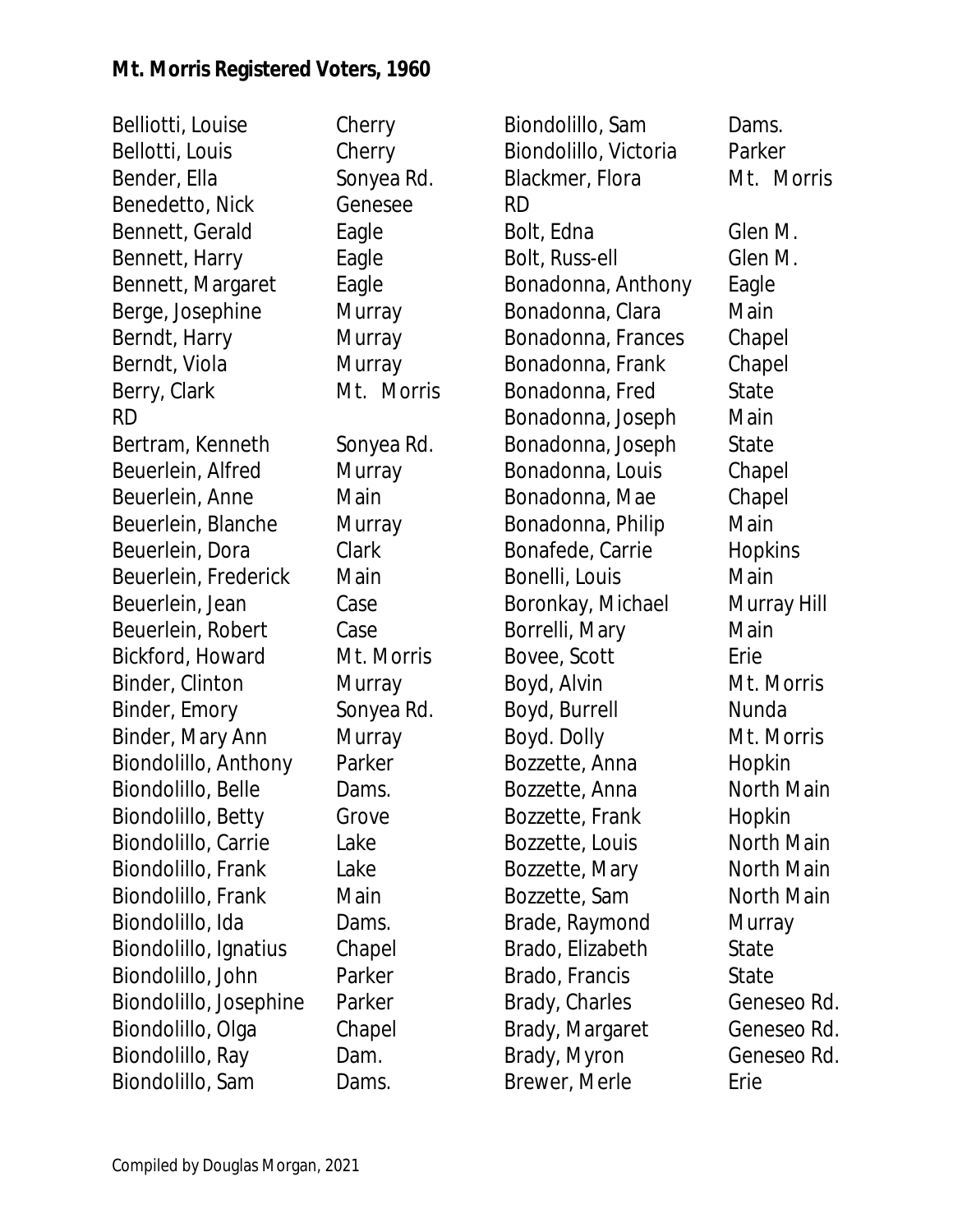| Brewster, David      | Geneseo Rd. | Buchanan, Andrew, Sr.  | Chapel      |
|----------------------|-------------|------------------------|-------------|
| Brick, Harriet       | Chapel      | Buchanan, Lelia        | Sonyea Rd.  |
| Brick, Remmel        | Chapel      | Burch, Charles         | Stanley     |
| Briggs, Kathryn      | Chapel      | Burch, Joyce           | Stanley     |
| Briggs, Raymond      | Chapel      | Burgess, Gloria        | Main        |
| Briggs, Wm. Jr.      | Dams.       | Burgess, Leon          | Main        |
| Brignail, Francis    | Grove       | Burgio, Ida            | North Main  |
| Brignail, Geraldine  | Grove       | Burtis, John           | Sonyea Rd.  |
| Britton, Claude      | Murray      | Bush, Alma             | Murray      |
| Britton, Phyllis     | Murray      | Bush, David            | North Main  |
| Brock, Elizabeth     | Shep.       | Bush, Inez             | Geneseo Rd. |
| Brock, Vincent       | Shep.       | Bush, Jane             | Geneseo Rd. |
| Brooks, Alice        | Chapel      | Bush, Stuart           | Murray      |
| Brooks, Merle        | Nunda RD    | Bush, Winfield         | Geneseo Rd. |
| Brooks, Willard      | Chapel      | Butler, Leo            | Main        |
| Brown, Fay           | Chapel      | Byrnes, Eva            | Murray Hill |
| Brown, Irene         | Chapel      | Callaro, Angelo        | Damon.      |
| Bryant, Betty        | Mt. Morris  | Callaro, Dorothy       | Murray      |
| <b>RD</b>            |             | Callaro, Sam           | Case        |
| Bryant, Cora         | Hopkin      | Cannon, James Sr.      | Case        |
| Bryant, Donald       | Begole      | Cannon, James          | Main        |
| Bryant, Frank        | State Rd.   | Cannon, Linda          | Main        |
| Bryant, Grace        | Begole Rd.  | Cannon, Nellie         | Case        |
| Bryant, Jane         | State Rd.   | Canute, Val            | Parker      |
| Bryant, Louise       | Mt. Morris  | Cappadonia, Albert     | Spring      |
| <b>RD</b>            |             | Cappadonia, Angeline   | Main        |
| Bryant, Martha       | Church      | Cappadonia, Elaine     | Stanley     |
| Bryant, Raymond      | Church      | Cappadonia, Frances    | Chapel      |
| Bryant, Robert       | Mt. Morris  | Cappadonia, Frances    | Spring      |
| <b>RD</b>            |             | Cappadonia, Jerry      | Stanley     |
| Bryce, Bess          | Murray      | Cappadonia, Joseph Sr. | Dams.       |
| Bryce, Richard       | Stanley     | Cappadonia, Joseph     | Main        |
| Bryce, Ruth          | Stanley     | Cappadonia, Josephine  | Stanley     |
| Bryson, Inez         | Murray      | Cappadonia, Louis      | Elm         |
| Bryson, Lillian      | Murray      | Cappadonia, Mary       | Hopkin      |
| Bryson, Ruby         | Murray Hill | Cappadonia, Peter      | Spring      |
| Buchanan, Andrew Jr. | Sonyea      | Cappadonia, Salvatore  | Spring      |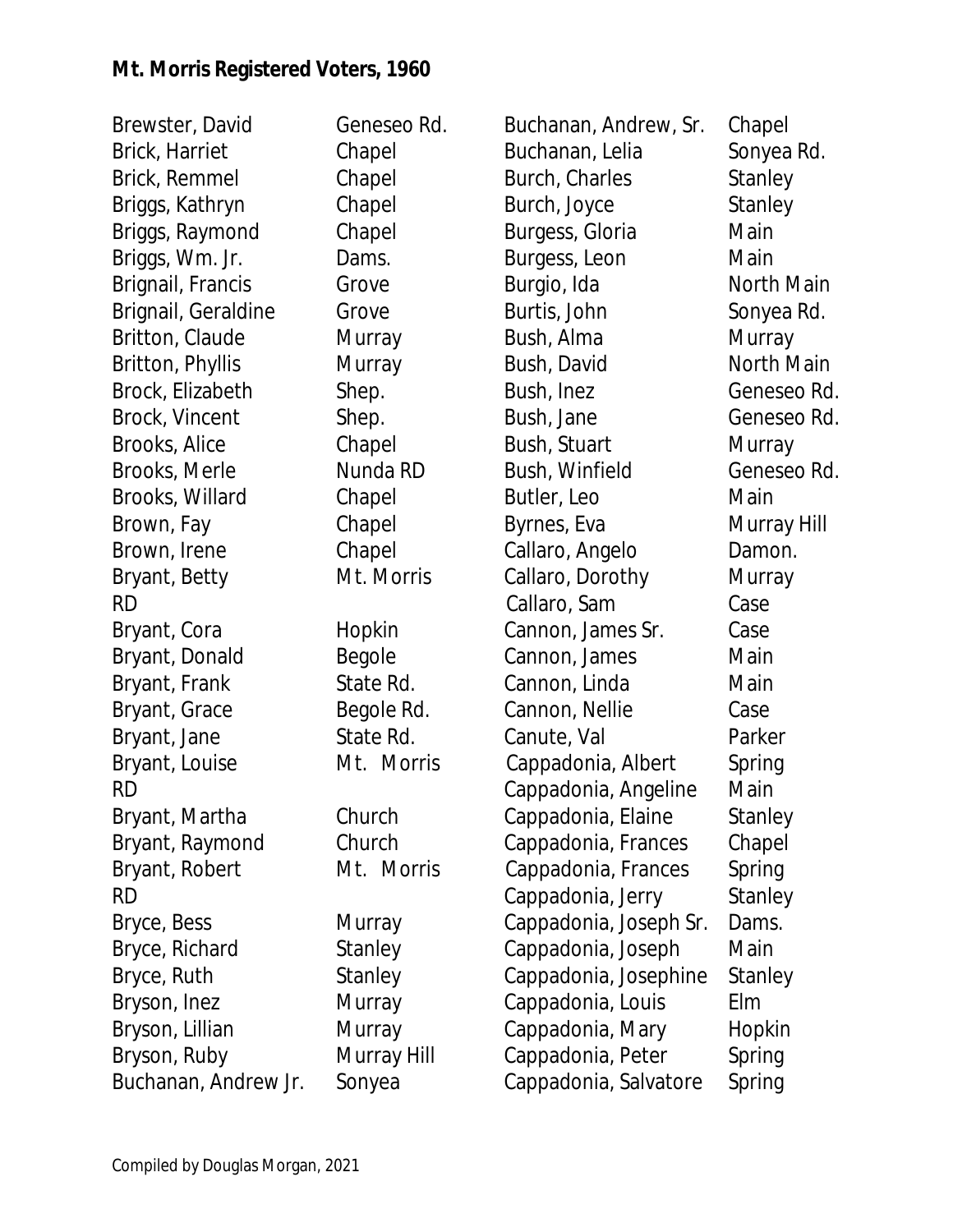Cappadonia, Thomas Hopkin Cappandonia, Joseph Stanley Carey, Mary J. Eagle Carey, Robert Eagle Carlin, Glenn Tuscarora Carney, Irene Stanley Carney, James Stanley Carpenter, Rosella Tuscarora Caryl, Dorothy Chapel Cascio, Bartolo North Main Cascio, Joseph North Main Cassetta, Anthony Stanley Cassetta, Sarah Stanley Cavanaugh, Helen Elm Caywood, Glen Murray Cerone, Francis Hopkin Cerone, June Hopkin Chase, Dorothy Main Chase, Edward Main Chastain, James Erie Chastain, Virginia Erie Cherace, Floyd Lack. Chiappone, Josephine Hopkin Chiappone, Josephine Son. Rd. Chiappone, Larry State Chiappone, Stephen Son. Rd. Chichester, Angela Murray Chichester, Donald Murray Chichester, Howard Chapel Chichester, Mary State Chichester, Raffie Elm Chiswick, Margaret Sonyea Rd. Chiswick. Bert Sonyea Rd. Christiano, Joseph Grove Christiano, Nancy Grove Christiano, Rose Grove Church, Neva **Murray** 

Church, Ralph Murray Cicero, Antoenette Genesee Cicero, Jack Genesee Cicero, Jennie Hopkin Cicero, Joseph Hopkin Cicero, Joseph Hopkin Cicero, Lia Genesee Cicero, Lucy Hopkin Cicero, Mary A. Murray Cicero, Nicholas Hopkin Cicero, Rose Lake Cicero, Salvatore Genesee Cicero, Vito Lake Cichelli, Josephine Grove Cichelli, Leo Grove Cimino, Carmella Stanley Cimino, Rosario Stanley Cinq-Mars, Anna Main Cipolla, Angeline North Main Cipolla, Carmela **North Main** Cipolla, Daniel Stanley Cipolla, Esther Case Cipolla, Joseph Chapel Cipolla, Josephine Case Cipolla, Josephine Stanley Cipolla, Philip Elm Cipolla, Sally Chapel Cipolla, Salvatore Case Cipriano, Anna Oak Cipriano, Anthony Oak Cipriano, Charles Main Cipriano, Frank Cedar Cipriano, Joseph Oak Cipriano, Josephine Main Cipriano, Mildred Oak Cipriano, Rose Cedar Cipriano, Ruth Oak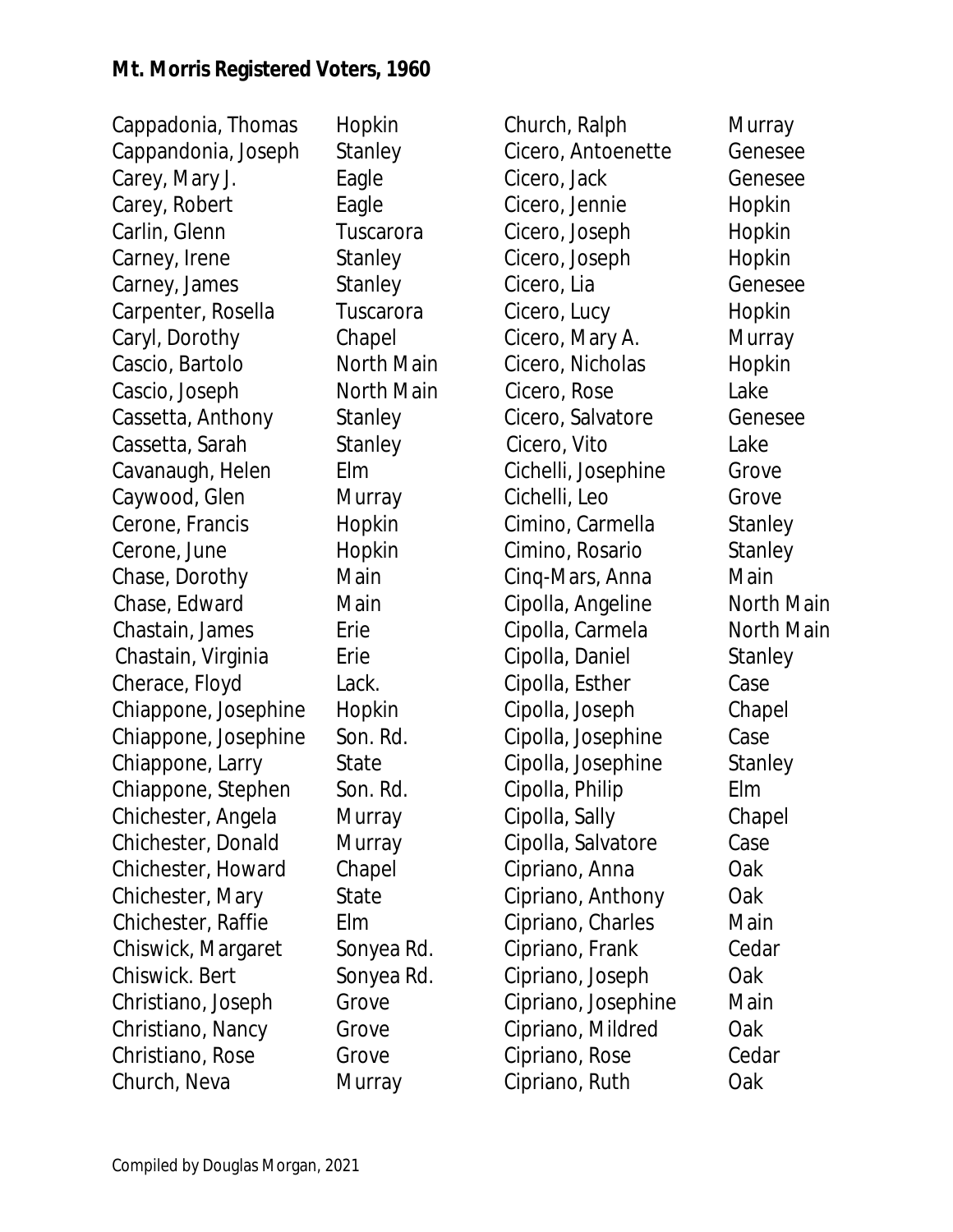Cipriano, Sam Oak Clark, Doris Case Clark, Merritt Case Clarkson, Irene Stanley Cleave, Albert Barone Cleave, Dorothy Barone Clementi, John Elm Clementi, Josephine Elm Cleveland, Howard Dutch Cleveland, Nellie Dutch Coburn, Albert Mt. Morris RD Coburn, Esther Mt. Morris RD Coccia. Sister Irma Murray Coffin, Howard Mt. Morris RD Colburn, Donald Mt. Morris RD Cole, Clifford Murray Cole, Ellen Mt. Morris Cole, Ona **Murray** Cole. Thomas Nunda Collaro, Mary **Dam.** Collaro, Michael Dam. Colon, Eugenio North Main Comardo, Frank North Main Comardo, Louise **North Main** Compel, Marion Chapel Coniglia, Anthony Jr. Eagle Coniglio, Anthony State Coniglio, Fred Hopkin Coniglio, James Eagle Coniglio, Jennie Hopkin Coniglio, Joseph Hopkin Coniglio, Joseph, Jr. Hopkin Coniglio, Josephine Eagle

Coniglio, Josephine Eagle Coniglio, Josephine Murray Coniglio, Mary Genesee Coniglio, Mary State Coniglio, Nunzio Murray Coniglio, Sam Hopkin Coniglio, Sam Murray Coniglio, Thomas Genesee Coniglio, Vincena Genesee Conklin, Burdette Nunda Conklin, Dorothy Genesee Conklin, Dorothy Nunda Conklin, Herbert Genesee Conlon, Frank Main Conlon, Katherine Main Conrad, Edward Stanley Conrad, Mary Stanley Constantine, Carrie Dams. Constantine, Charles Barone Constantine, Rose Barone Constantine, Ruth Dams. Constantino, Anthony Walnut Constantino, Assunta Hopkin Constantino, Frances Hopkin Constantino, John Grove Constantino, Mary Walnut Constantino, Nick Parad. Constantino, Ruth Grove Constantino, Salvatore Hopkin Conte, Anthony Main Conte, Josephine Main Contineza, Louis Murray Hill Cook, Clifford State Rd. Cook, Pearl State Rd. Coon. Ethel Tuscarora Coraccile, Dominic Murray Corcimiglia, Carmen Main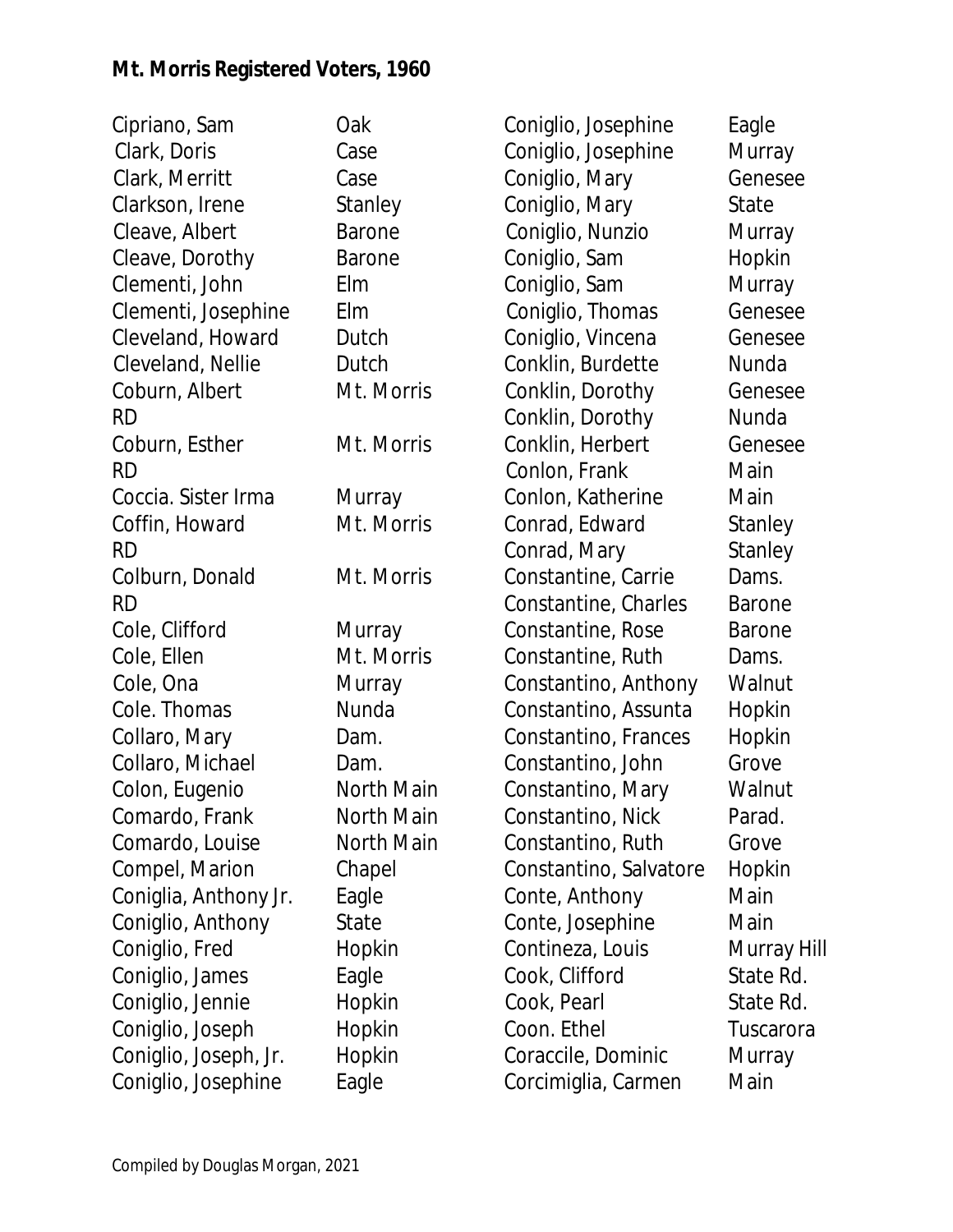Correggio, Anthony Elm Correggio, Margaret Elm Correnti, Nicholas Murray Correnti, Sarah Murray Corrigan, Edward Main Corrigan, Mary Main Cosimano, Martha N. Main Costa, John Main Costa, Mary **Main** Costa, Phyllis Main Cottone, Anthony Creek Cottone, Charles Stanley Cottone, Joseph State Cottone, Josephine State Cottone, Mamie State Cottone, Margaret Genesee Cottone, Mary State Cottone, Rose Stanley Cottone, Sam State Cottone, Thomas Genesee Coultry, Gertrude Main Coultry, John Main Craft, Ardell Mt. Morris Craft, Bonnie Mt. Morris Crawford, Eliz. Mt. Morris RD Crawford, Lucy Mt. Morris RD Creveling, Charles River Creveling, Edith Mt. Morris Creveling, Edward Murray Creveling, Ethel River Creveling, John Mt. Morris Critzburg, Carroll Mt. Morris RD Critzburg, Clara Tuscarora Critzburg, Edward Tuscarora

Croston, Anna Stanley Croston, Arthur Sr. Chapel Croston, Arthur Chapel Croston, LaVerna Hopkin Croston, Margaret Clark Croston, Marilyn Winters Croston, Myrtle Chapel Croston, Roy Hopkin Croston, Ruth Chapel Croston, Wm. Clark Cuccinotta, Dolores Main Cucenotta, Alice Geneseo Rd. Cucinotta, Anthony Gen. Rd. Cucinotta, John Main Cucinotta, Joseph Main Cucinotta, Mike Main Cullen, Dorothy Grove Cullen, Mary **Hopkin** Cullen, Phillip Grove Curray, Margaret Grove D'Agostino, Joseph Hopkin D'Angelo, Carmin Main D'Angelo, Frank Main D'Angelo, Marjorie Main D'Angelo, Rasario North Main D'Imperio, Angeline Chapel D'Imperio, Barbara Clark D'Imperio, Louis Grove D'Imperio, Rose Main D'Imperio, Joseph Clark D'Imperio, Mary Eagle D'Imperio, Nicholas Eagle D'Imperio, Rose Grove D'Pasquale, Charles Eagle D'Pasquale, Frank Eagle Dale, Albert Mt. Morris Dale, Darwin Sonyea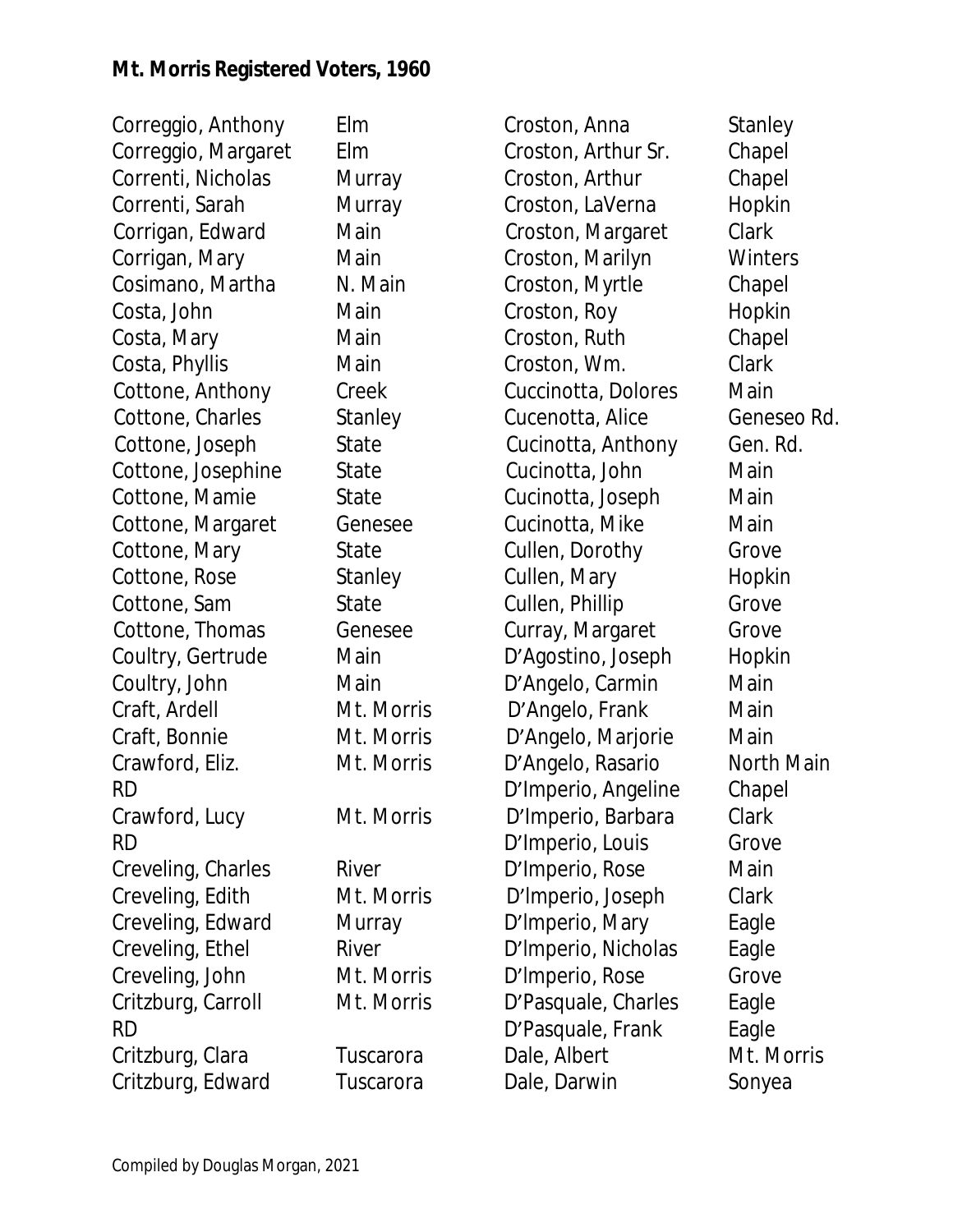Dale, Donald Sonyea Rd. Dale, Erwin Sonyea Rd. Dale, Hilma Mt. Morris Dale, Margarette Sonyea Rd. Dalrymple, Clair Mt. Morris Dalrymple, Glenn Stanley Dalrymple, Jane Mt. Morris Dalrymple, Leon Mt. Morris Dalrymple, Mary Mt. Morris Dalrymple, Mary Stanley Dalrymple, Merriman M.M. Dalrymple, Sarah Mt. Morris Darrow, Gladys Grove Darrow, Robert Grove Davenport, Angeline North Main Davenport, Thomas North Main Day, Dorothy Sonyea Rd. Day, Llewellyn Sonyea Rd. Deaton, George Mt. Morris Deaton, Mary Mt. Morris DeFranco, Carrie Glenn M. DeFranco, Frank Dam. Dellaro, Carlo North Main DeMaria, James Parker DeMocker, Mae Tuscarora DeMocker, Mildred Mt. Morris RD DeVico, Constantine Genesee DiBiase, Florence Murray DiBiase, Joseph Murray Dickinson, Donald Chapel Dickinson, Gladys Chapel Didas, Leonard Jr. Mt. Morris Didas, Leonard Mt. Morris Didas, Phyllis Mt. Morris Didas, Ruby Mt. Morris DiFranco, Grace Dam.

DiFranco, Victor Glenn M. DiGioia, Anthony Eagle DiGioia, Arazio **North Main** DiGioia, Florence Main DiGioia, James Barone DiGioia, Joseph North Main DiGioia, Louis Main DiGioia, Margaret North Main DiGioia, Marie **North Main** DiGioia, Rosalind North Main DiGioia, Sara **Barone** DiGioia, Sara **Eagle** DioGioia, Serafine North Main DioGuardi, Ann Fidler DioGuardi, Anthony Fidler DioGuardi, Patrick Murray DioGuardi, Sam Fidler DiPasquale, Lucy Eagle DiPasquale, Ray Case DiPasquale, Rose Case DiSalvo, Doris Fidler DiSalvo, Frank Dam. DiSalvo, Frank Erie DiSalvo, Grace Dam. DiSalvo, Ida **Erie** DiSalvo, John Erie DiSalvo, Joseph Erie DiSalvo, Minnie Sand DiSalvo, Philip Fidler DiSalvo, Salvatore Grove Disciario, Nichols Sonyea Rd. DiVico, Angeline Murray Dixon, John Chapel Dodd, Arthur Nunda Dodd, Edward Nunda Dodd, Frances Nunda Dodd, Joanne Nunda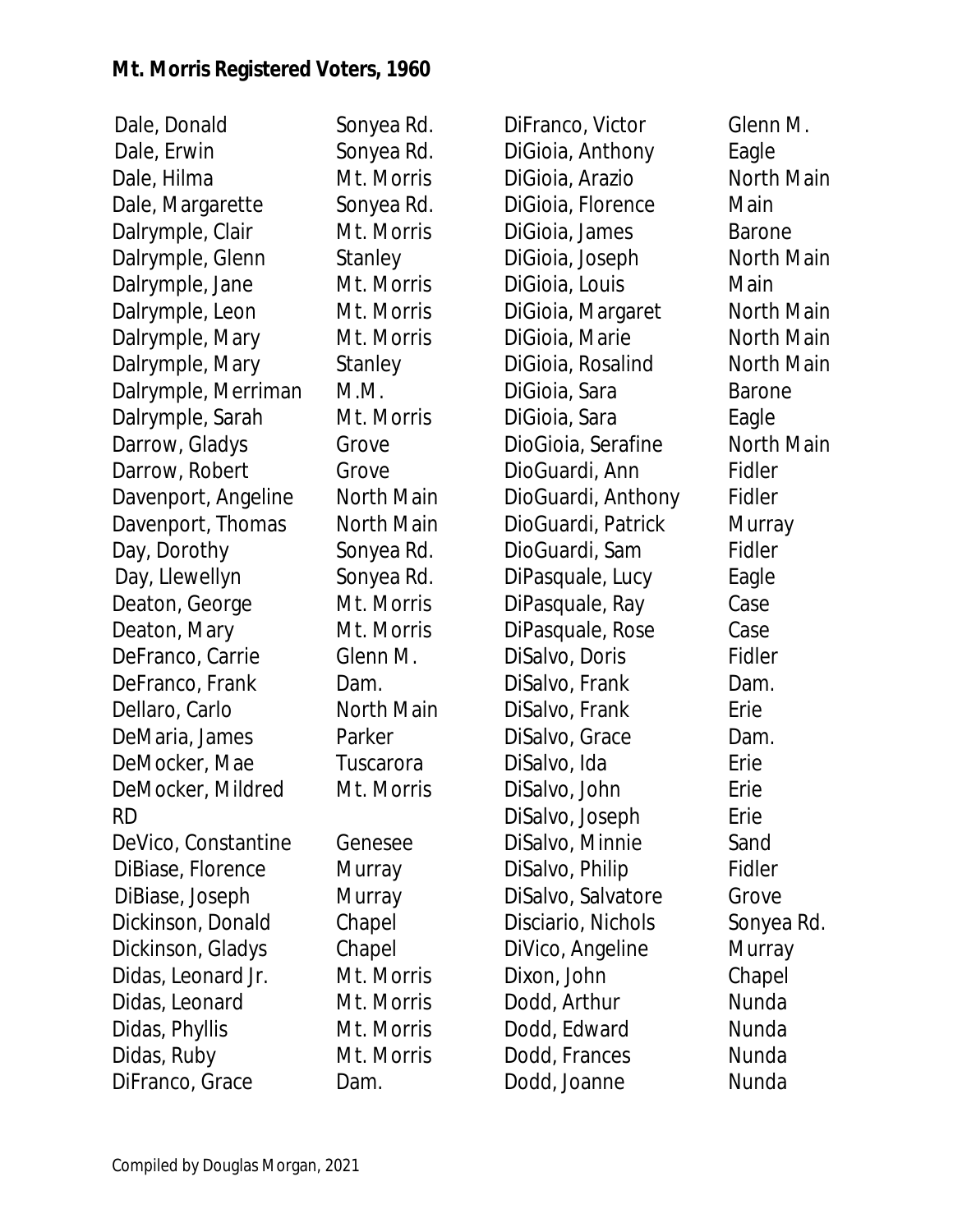| Dolce, Nancy        | Trumb.        | Edwards, Lawrence  | Redmor  |
|---------------------|---------------|--------------------|---------|
| Donavan, Genevieve  | <b>Barone</b> | Eggersdorf, Grace  | Park.   |
| Donnan, D. Dwight   | Murray        | Ellis, John        | Sand    |
| Donnan, Emily       | Murray        | Ellis, Nedra       | Sand    |
| Donnegon, Mary A.   | Gene. Rd.     | Emmick, Alfred     | Mt. Mor |
| Donnegon, Robt.     | Geneseo Rd.   | RD                 |         |
| Donovan, Daniel     | Mill          | Emmick, Magdalen   | Mt. Mor |
| Donovan, Daniel     | State         | <b>RD</b>          |         |
| Donovan, Gertrude   | Murray        | Erskin, Julia      | Cedar   |
| Donovan, Hildegarde | Murray        | Erskin, Lawrence   | Cedar   |
| Donovan, John       | Sand          | Esposito, Alice    | Stanley |
| Donovan, Margaret   | Eagle-        | Esposito, Angeline | Stanley |
| Donovan, Margaret   | Sand          | Esposito, Anthony  | Stanley |
| Donovan, Richard    | <b>Barone</b> | Esposito, Antonio  | Fair.   |
| Donovan, Ronald     | Eagle         | Esposito, Frances  | Stanley |
| Donovan, Tillie     | Mill          | Esposito, Jane     | Main    |
| Dorman, David       | Murray        | Esposito, Joseph   | Murray  |
| Downey, Angeline    | Chapel        | Esposito, Mike     | Main    |
| Downey, Carroll     | Erie          | Esposito, Sam      | Stanley |
| Downey, Leo         | Chapel        | Esposito, Virginia | Fair.   |
| Downey, Mary        | Erie          | Ess, Lee           | Walnut  |
| Doyle. William      | Murray        | Ess, Lillian       | Walnut  |
| Draper, Dera        | Main          | Estruch, James     | Murray  |
| Draper, Harry       | Main          | Estruch, Josephine | Murray  |
| Dreery, Louise      | Chapel        | Estruch, Martin    | State   |
| Drury, Kenneth      | Chapel        | Estruch, Mary      | Genese  |
| Dukelow, Mildred    | Stanley       | Estruch, Richardo  | Genese  |
| Dukelow, Ward       | Creek Rd.     | Estruch, Rita      | State   |
| Duncan, Margaret    | Murray Hill   | Fagan, Archie      | Dam.    |
| Earrara, Frank      | Stanley       | Fagan, Stewart     | Nunda F |
| Edick, Alfred       | Nunda         | Fagon, Eileen      | Nunda F |
| Edick, Leola        | Nunda         | Fallesen, Ernest   | Grove   |
| Edick, Louis        | Tuscarora     | Fallesen, Ruth     | Grove   |
| Edick, Mary         | Tuscarora     | Falsone, Isabelle  | Lake    |
| Edwards, Carl       | Tuscarora     | Falsone, Jennie    | Main    |
| Edwards, Dellaphean | Redmond       | Falsone, Josephine | Lake    |
| Edwards, Elizabeth  | Stanley       | Falsone, Larry     | Stanley |

Redmond

Mt. Morris

Mt. Morris

Walnut Walnut Murray Murray State Genesee Genesee

Nunda RD Nunda R.D.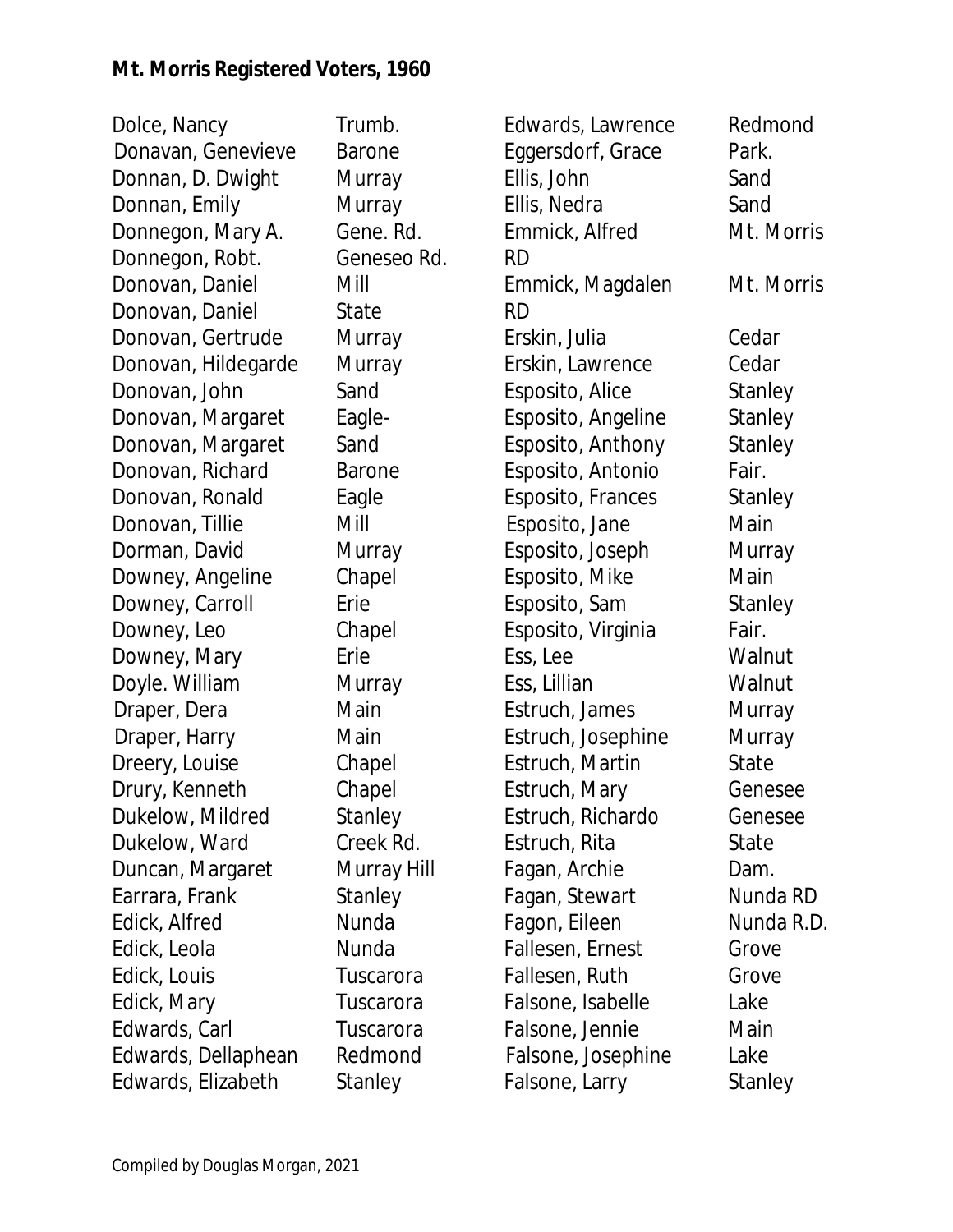Falsone, Lawrence Lake Falsone, Luciano North Main Falsone, Nunzia **North Main** Falsone, Rosario Lack. Falsone, Rose Lack. Fanaro, Carmen Hopkin Fanaro, Sarah **Hopkin** Faraci, Mary North Main Faraci, Salvatore North Main Farley, Leon'd Mt. Morris RD Farley, Lucille Mt. Morris RD Farraro, Ignatius Walnut Fasso, Asunta **Hopkin** Fasso, Dominic Hopkin Fasso, Patricia Morth Main Fasso, Russell North Main Faulds, Elizabeth Mt. Morris Feil, Albert Hopkin Ferock, William Sand Ferraro, Mae Tuscarora Ferraro, Raymond Tuscarora Ferrigino, Angela Main Ferrigino, Frank Main Fici, Anthony Jr. Lack. Fici, Anthony Canad. Fici, Joan Lack. Fici, Joseph Stanley Fici, Laura **Canad.** Fici, Loretta Stanley Fiddler, Blanche Grove Fink, Leon Barone Fink, Lillian Barone Fisher, Elizabeth Stanley Fisher, I. G. Stanley Flynn, Elizabeth Chapel

Flynn, Jeremiah Chapel Flynn, Lois W. Clark Flynn, Wm. Clark Foley, Emma Elm Foote, Adrian **Nunda RD** Foote, Marion **Nunda RD** Foote, Mary **Nunda RD** Foote, Olney Main Forbes, Jeanette Creek Rd. Forbes, John Creek Rd. Forrest, Carolyn Hopkin Forrest, Estelle Mills Forrest, Harry Sr. Hopkin Foster, Agnes Murray Fox, Geraldine Tuscarora Fox, Robert Tuscarora Frantello. Donald Mt. Morris Fraser, Angeline Chapel Fraser, Donald Chapel Fraser, Elizabeth Hopkin Fraser, June Murray Fraser, Teresa Murray Fraser, Thomas Murray Frederico, Charles **Dam.** Frederico, Rose Dam. Freeman, Elizabeth Dam. Freeman, Miles **Dam.** Fry, Harold Mt. Morris RD Fulford, Louise Chape] Fusco, Ignazia Hopkin Fusco, Louise Hopkin Fusco, Sam Hopkin Gale, Harry **Hopkin** Gallivan, Celia Elm Gallton, John Nunda RD Galvin, Lucy Dam.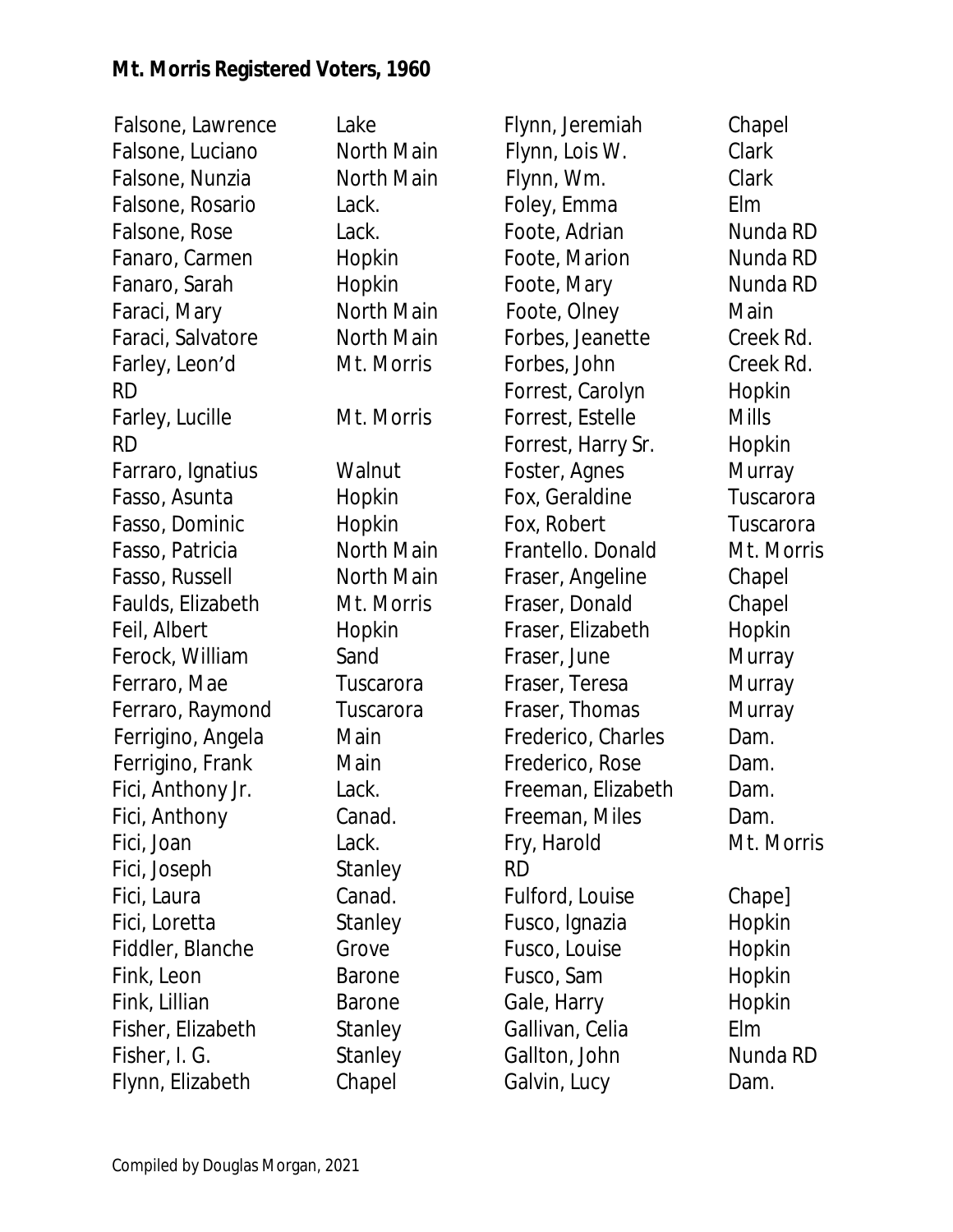| Gambino, Christine   | Chapel     | George, Rosiland     | Mt. Morris    |
|----------------------|------------|----------------------|---------------|
| Gambino, James       | Chapel     | George, Shirley      | Mt. Morris    |
| Gambino, Sam         | Hopkin     | George, Wilbur       | Mt. Morris    |
| Gambino, Shirley     | Chanel     | <b>RD</b>            |               |
| Garagozzo, Charles   | State      | George, Wilson       | Mt. Morris    |
| Garagozzo, Domenic   | North Main | <b>RD</b>            |               |
| Garagozzo, Joseph    | North Main | George. Clifford     | Mt. Morris    |
| Garagozzo, Josephine | North Main | Gerace, Anthony      | Murray        |
| Gehrig, Mary         | Erie       | Gerace, Antonia      | Hopkin        |
| Genco, Joseph        | Erie       | Gerace, Antonio      | Hopkin        |
| Genco, Lena          | North Main | Gerace, Casper       | Oak           |
| Genco, Rosalia       | Main       | Gerace, Eloise       | Prosp.        |
| Genco, Rose          | Erie       | Gerace, Frances      | Oak           |
| Genco, Russell       | Main       | Gerace, Josephine    | Chapel        |
| Genduso , Anne       | Stanley    | Gerace, Lawrence     | Prosp.        |
| Genova, Anthony      | Lack.      | Gerace, Phyllis      | Murray        |
| Gentile, Anton       | Murray     | Gerace, Ross         | Chapel        |
| Gentile, Helen       | Murray     | Gerace, Yolando      | <b>Barone</b> |
| George, Agnes        | Mt. Morris | Geraee, Frank        | <b>Barone</b> |
| George, Agnes        | Mt. Morris | Geraee, Gasper       | Main          |
| George, Clarence     | Erie       | Gervace, Joseph      | North Main    |
| George, Donald       | Mt. Morris | Gervase, Casimo      | North Main    |
| George, Donna        | Mt. Morris | Gervase, Nora        | North Main    |
| George, Francis      | Mt. Morris | Giegerich, H. Eugene | Chapel        |
| George, Gordon       | Mt. Morris | Gill, Evelyn         | Chapel        |
| <b>RD</b>            |            | Gill, Howard         | Chapel        |
| George, Harriet      | Mt. Morris | Gillespie, Martin I. | Chapel        |
| <b>RD</b>            |            | Goho, Clifford       | Dutch         |
| George, Leon         | Mt. Morris | Goho, Gladys         | Dutch         |
| George, Lloyd        | Mt. Morris | Goho, Mary           | Nunda         |
| <b>RD</b>            |            | Goho, Theodore       | Dutch         |
| George, Lowell       | Mt. Morris | Goho, Wesley         | Nunda         |
| <b>RD</b>            |            | Goodell, Carl        | <b>Mills</b>  |
| George, Marion       | Mt. Morris | Goodell, Catherine   | Parker        |
| <b>RD</b>            |            | Goodman, Luella      | <b>Barone</b> |
| George, Paul         | Mt. Morris | Goodman, Sydney      | <b>Barone</b> |
| George, Pauline      | Elm        | Gourloy, Margaret    | Murray Hill   |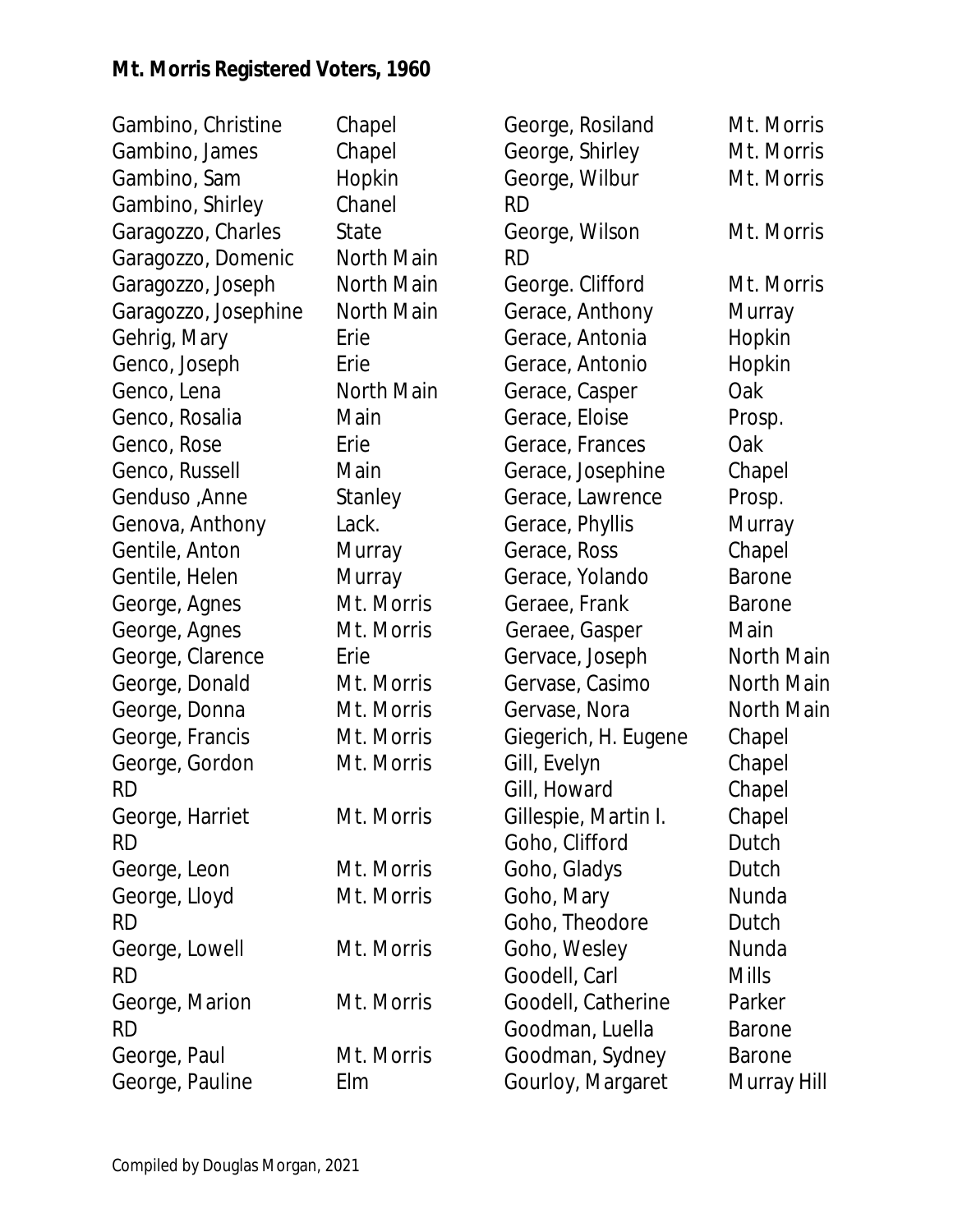Granita, Joseph North Main Granita, Josephine North Main Granita, Philip North Main Grasso, Dominic Clinton Gray, John Mt. Morris Gray, Marie Mt. Morris Green, Paul Mt. Morris RD Griffo, Anthony Genesee Grillo, James Stanley Grillo, Salvatore Stanley Grossi, Frances Prosp. Grossi, Frank Prosp. Guarino, Charles North Main Guarino, Frances North Main Guarino, Frank Mt. Morris Guarino, James Sonyea Rd. Guarino, Lena Sonyea Rd. Guarino, Michael North Main Guarino, Sam North Main Gulesano, Mary Sickles Gulesano, Russell Sickles Gulisano, Anna Mill Gullo, Betty Mt. Morris Gullo, Caroline Genesee Gullo, Charles Genesee Gullo, Charles Shep. Gullo, Charles Stanley Gullo, Frances Hopkin Gullo, Freeda Hopkin Gullo, Joseph Hopkin Gullo, Mary Shep. Gullo, Natala **Hopkin** Gullo, Salvatora Stanley Gullo, Vincenzo Stanley Gullo. Frank Mt. Morris Gulya, Aladar Murray Hill

Gulya, Sylvia Murray Hill Guzzardi, Theresa Murray Guzzardi, Vito Murray Haberlen, Frances Murray Haberlen, Richard Murray Hackett, Catherine Main Hackett, Jeanetta Genesee Hackett, John Jr. Main Hackett, Raymond Genesee Hall, Carol **Mt. Morris** Hall, Franklin Erie Hall, George Mt. Morris Hall, Virginia Erie Hallowell, Larry Eagle Halpenny, Arlene Mt. Morris Halpenny, Clifford Mt. Morris Hanby, Mary Parker Hanna, Howard **Dams.** Harcleroad, Anna Tuscarora Harcleroad, Claire Hopkin Harcleroad, David Hopkin Harcleroad, John Creek Hargraves, John Sonyea Hargraves, Mary Sonyea Rd. Harrington, Walter Creek Rd. Harrington, Zylphia Mt. Morris RD Harris, Angeline **North Main** Harris, Marie **Lack.** Harvey, Estelle State Harvey, Glenn Mt. Morris Hastings, Wm. Jr. Clark Hastings, Wm. Clark Haywood, Ann Eagle Haywood, Ethel Murray Haywood, Freeda Stanley Haywood, George Stanley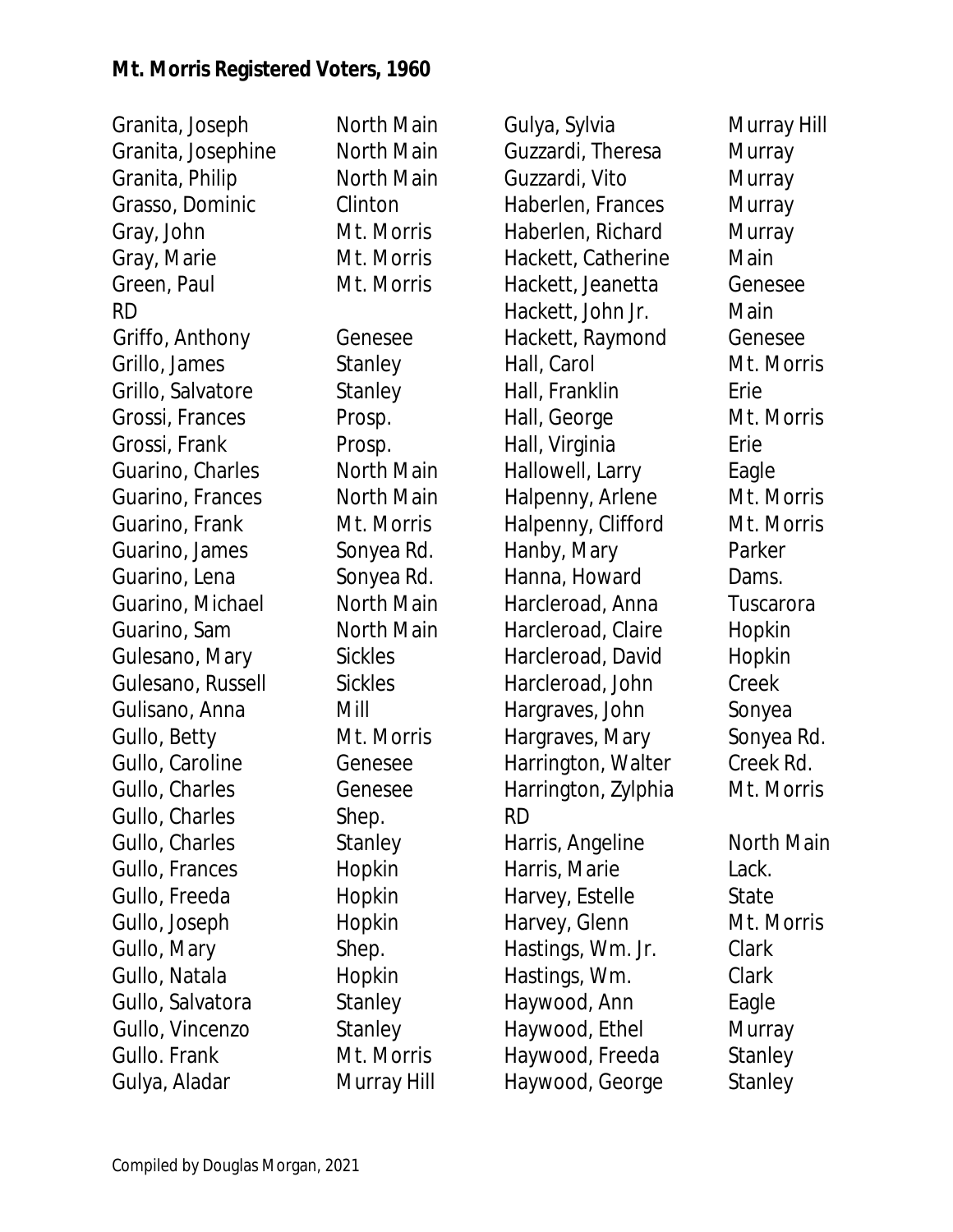| Haywood, John Sr. | Eagle       | Hughes, James          | <b>Barone</b> |
|-------------------|-------------|------------------------|---------------|
| Haywood, Kenneth  | Stanley     | Hutchko, Patrina       | Hopkin        |
| Haywood, Mary     | William     | Huth, Mary             | Creek Rd.     |
| Henry, Sarah      | Erie        | Huth, Walter           | Creek Rd.     |
| Herkimer, Grace   | Parker      | Inguaggiato, Anthony   | Shep.         |
| Herkimer, Martin  | Park        | Inguaggiato, Josephine | Shep.         |
| Hess, Frank       | Elm         | Insley, Mary           | Eagle         |
| Hilborn, Alice    | Main        | Insley, Wilson         | Eagle         |
| Hoffman, James    | Case        | Ives, Clara            | Elm           |
| Hoffman, Jean     | Case        | Jackson, Norma         | Sonyea Rd.    |
| Hoffman, Ruth     | Case        | Jackson, Stanley       | Sonyea Rd.    |
| Holes, Chas.      | River       | Jaroszek, Kenneth      | North Main    |
| Holland, Stanley  | Mt. Morris  | Johnson, Beatrice      | Mt. Morris    |
| Hollowell, Doris  | Eagle       | <b>RD</b>              |               |
| Holmes, Eileen    | Main        | Johnson, Charles J.    | Mt. Morris    |
| Hopkins, Arnold   | Mt. Morris  | <b>RD</b>              |               |
| <b>RD</b>         |             | Johnson, Charles       | Mt. Morris    |
| Hopkins, Viola    | Mt. Morris  | <b>RD</b>              |               |
| <b>RD</b>         |             | Johnson, Ebben         | Tuscarora     |
| Horr, Catherine   | Stanley     | Johnson, Erdus         | Tuscarora     |
| Horr, Clarence    | Hopkin      | Johnson, Sadie         | Mt. Morris    |
| Horr, Fred        | Stanley     | <b>RD</b>              |               |
| Horr, Freddy, Jr. | Mt. Morris  | Johnston, David        | William       |
| Horr, Marlyn      | Mt. Morris  | Johnston, Edith        | Mt. Morris    |
| Horr, Sadie       | Hopkin      | Johnston, Helen        | William       |
| Howe, Donald      | Nunda RD    | Johnston, Howard       | Mt. Morris    |
| Howe, Elizabeth   | Chapel      | Johnston, James        | William       |
| Howe, Mary        | Elm         | Johnston, Robert       | Creek         |
| Howe, Mildred     | Nunda RD    | Judd, James            | Murray Hill   |
| Howe, Norman      | Chapel      | Judd, Lucille          | Murray Hill   |
| Howe, Raymond     | Nunda RD    | Julien, Joseph         | Fidler        |
| Huber, Leonard    | Geneseo Rd. | Julien, Ruth           | Fidler        |
| Huber, Virginia   | Geneseo Rd. | Kamas, Sister Gervace  | Murray        |
| Huff, Betty       | Mt. Morris  | Kane, Francis          | Clark         |
| Huff, Elwood      | Mt. Morris  | Kane, Hazel            | Creek Rd.     |
| Huffman, Blanche  | Dutch       | Kane, Katherine        | Clark         |
| Huffman, Ervin    | Dutch       | Kane, Kenneth          | Creek Rd.     |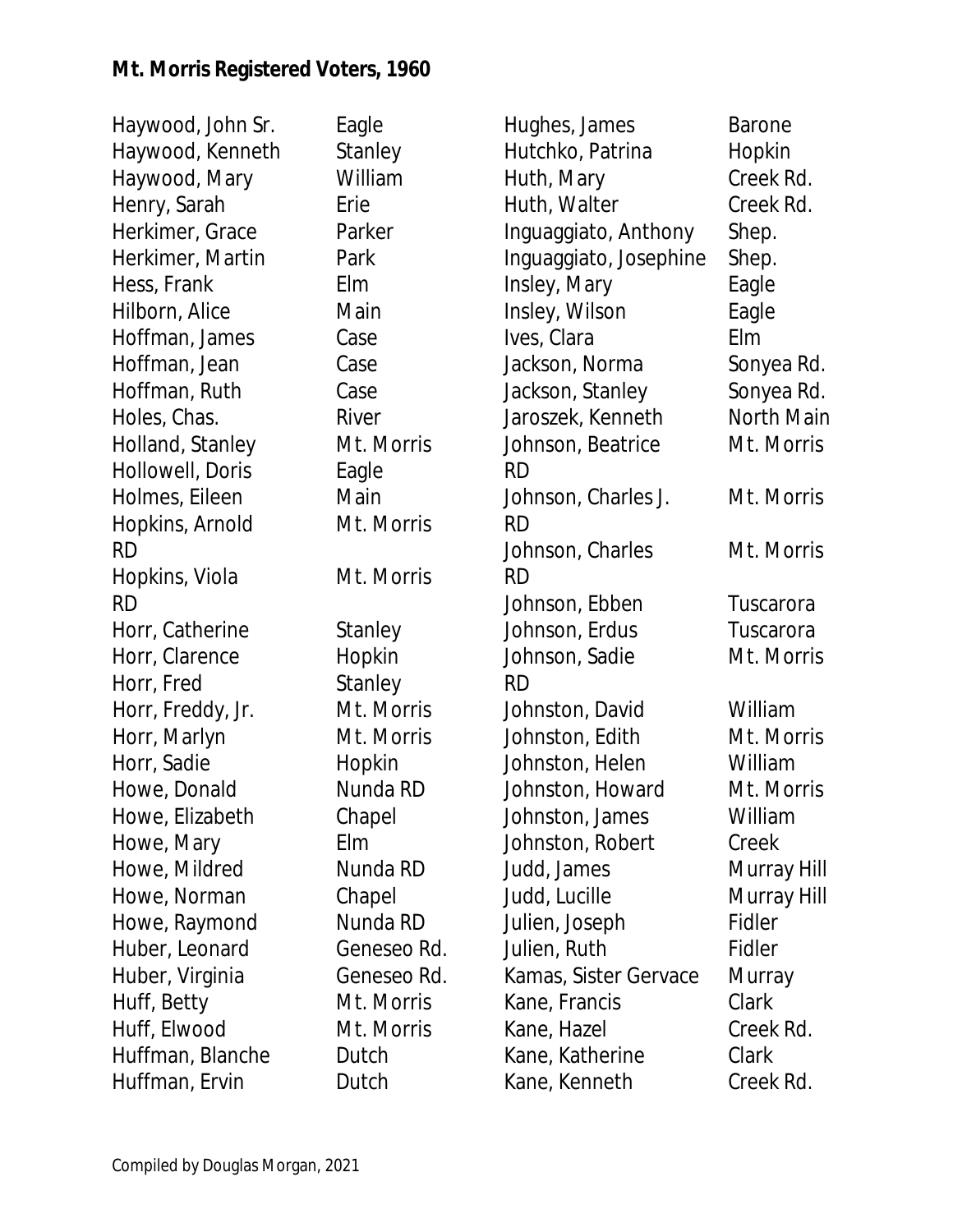Kane, Richard Main Keating, Anna Main Keating, Charlotte Main Keating, Fred Stanley Keating, Harry Stanley Keating, Lauretta Stanley Keating, Lucille Stanley Keating, Mary Main Kelley, Francis Main Kelley, Helen Main Kellogg, Anna Genesee Kemp, Clyde Eagle Kemp, Grace Genesee Kemp, Sarah **Eagle** Kemp, Vernon Genesee Kingston, Howard Genesee Krukowski, Marion Chapel Kuhn, Anna State Rd. Kuhn, Donald Murray Kuhn, Harvey Murray Kuhn, Richard State Kuhn, Thelma Murray Kyle, E. Loise Murray Kyle, Reed Murray LaBarbara, Geraldine Barone LaBarbara, Guisto Stanley LaBarbara, Joseph Stanley LaBarbara, Josephine Stanley LaBarbera, Anna Murray LaBarbera, Anthony Murray LaBarbera, Charles Barone LaBarbera, James Murray LaBarbera, Peter Murray LaBarbera, Virginia Murray LaChuisa, Elizabeth Grove LaChuisa, Emanuel Dam. LaChuisa, Joseph Jr. Dam.

LaChuisa, Joseph Dam. LaChuisa, Ray Grove LaDelfa, Alida Main LaDelfa, Charles Stanley LaDelfa, Florence Stanley LaDelfa, Louis Chapel LaDelfa, Louise Chapel LaDelfa, Mary **Main** LaDelfa, Serafine Main LaGeorge, John Murray LaGeorge, John State LaGeorge, Joseph Jr. Genesee LaGeorge, Joseph William LaGeorge, Josephine William LaGeorge, Joyce Murray LaGeorge, Philomena Genesee LaGeorge, Sarah State LaGioia, James Main LaGioia, Philomena Main Lahue, Maureen Main Lallucci, Angeline Hopkin Lallucci, John Hopkin Lambardo, Nicholas Genesee Lambardo, Ronald Main Lambardo, Samuel Genesee Lamonica, Angelina Erie Lamonica, Antoinette Erie Lamonica, Gertrude Erie Lamonica, Joseph Erie Lamonica, Thomas Erie Lamonica. Salvatore Erie Landers, Wm. State Lapiana, Ann **North Main** Lapiana, Charles **North Main** Lapiana, Concetta North Main Lapiana, Helen Murray Lapiana, Louise **North Main**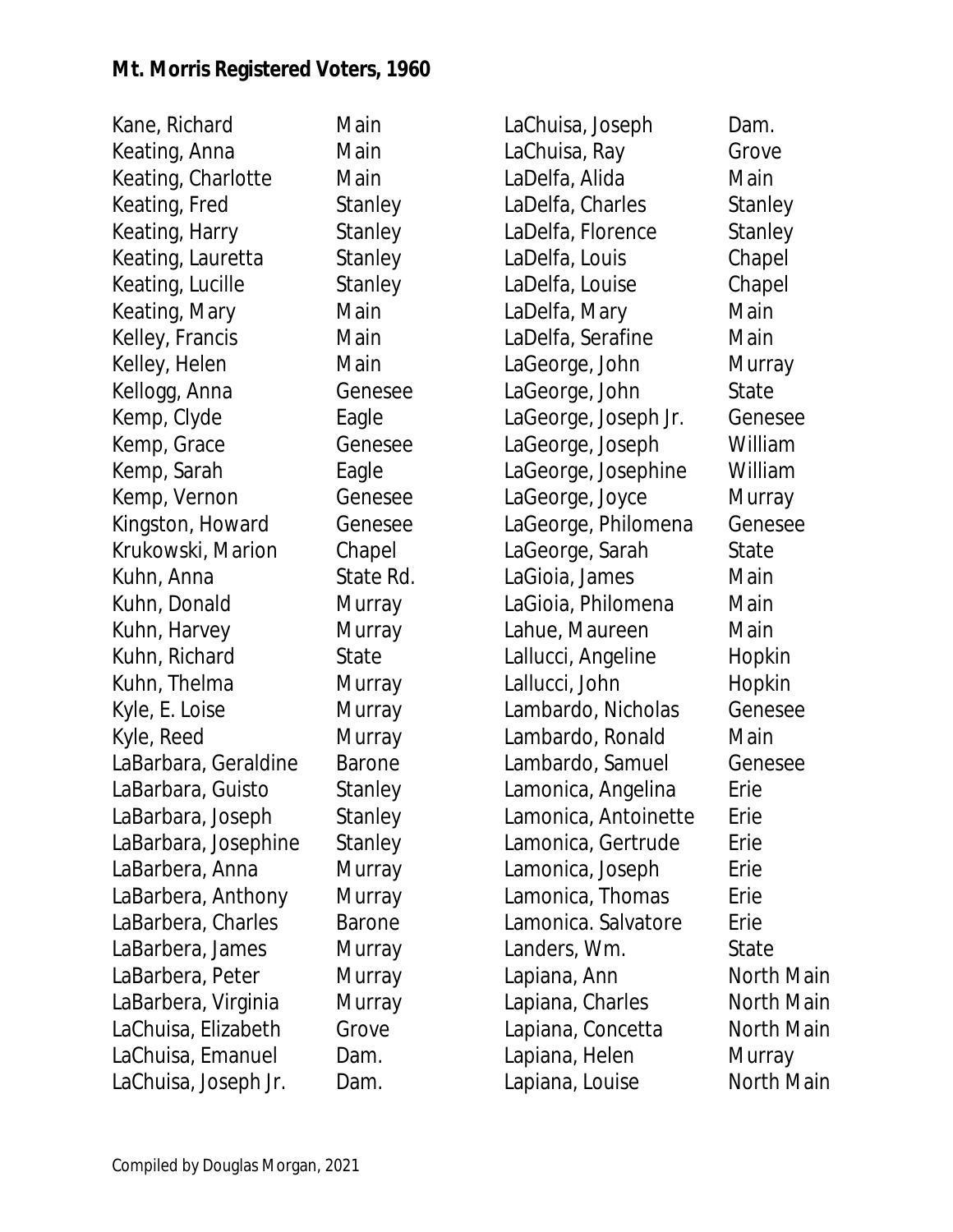Lapiana, Samuel North Main Lapiano, Anna Genesee Lapiano, Anthony Genesee Lapiano, Dominic Genesee Lapiano, John Murray Lapiano, Louise Genesee Lariton, Anthony Main Lariton, Eleanor Main Lariton, Theresa **Main** LaRosa, Josephine Hopkin LaRosa, Philip Eagle LaRosa, Rose Eagle LaRosa, Rose Prosp. LaRosa, Toney Prosp. Laspesa, Amelia Clark Latona, Anna Stanley Latona, Charles **North Main** Latona, Fannie Hopkin Latona, Jean Stanley Latona, Joseph Stanley Latona, Sam North Main Latona, Sarah Grove Latona, Sarah North Main Laurino, Assunta **Hopkin** LaVerd, Joseph Hopkin LaVerde, Adelaide Begole Rd. LaVerde, Nellie and Hopkin Learn, Edna Murray Hill Learn, Emerson Murray Hill Leavy, Margaret Clark Leavy, Martha Main Leavy, Thomas Clark Lee, Gertrude Mt. Morris Lennox, Kathleen Main Leonardo, Elizabeth North Main Leonardo, Frances Case Leonardo, Frank North Main

Leonardo, Grace North Main Leonardo, James Case Leonardo, Joseph North Main Leone, Anthony Sickles Leone, Charles **North Main** Leone, Dominic **North Main** Leone, Frank Murray Leone, Genevieve Murray Leone, Lena North Main Leone, Rose North Main Leone, Rose Sickles Levey, Alva **Murray** Levey, Alvin Jr. Main Levey, Angeline Prosp. Levey, Beatrice North Main Levey, Emma Mt. Morris Levey, John Mt. Morris Levey, Leon Prosp. Levey, Lillian Mt. Morris Levey, Stanley Mt. Morris Levey, Walter Mt. Morris Little, Joshua **Main** Little, Louise Main Lockwood, Clifford Mt. Morris RD Lombardo, Ann Genesee Lombardo, Dominic Chapel Lombardo, Florence S. Main Lombardo, Jennie Genesee Lombardo, Josephine Chapel Loncao, Ann Marie Main Loncao, Concetta Chapel Loncao, Ignatius Chapel Loncao, Ignatius Grove Loncao, Josephine Grove Loncao, Margaretta Chapel Loncao, Sam Jr. Chapel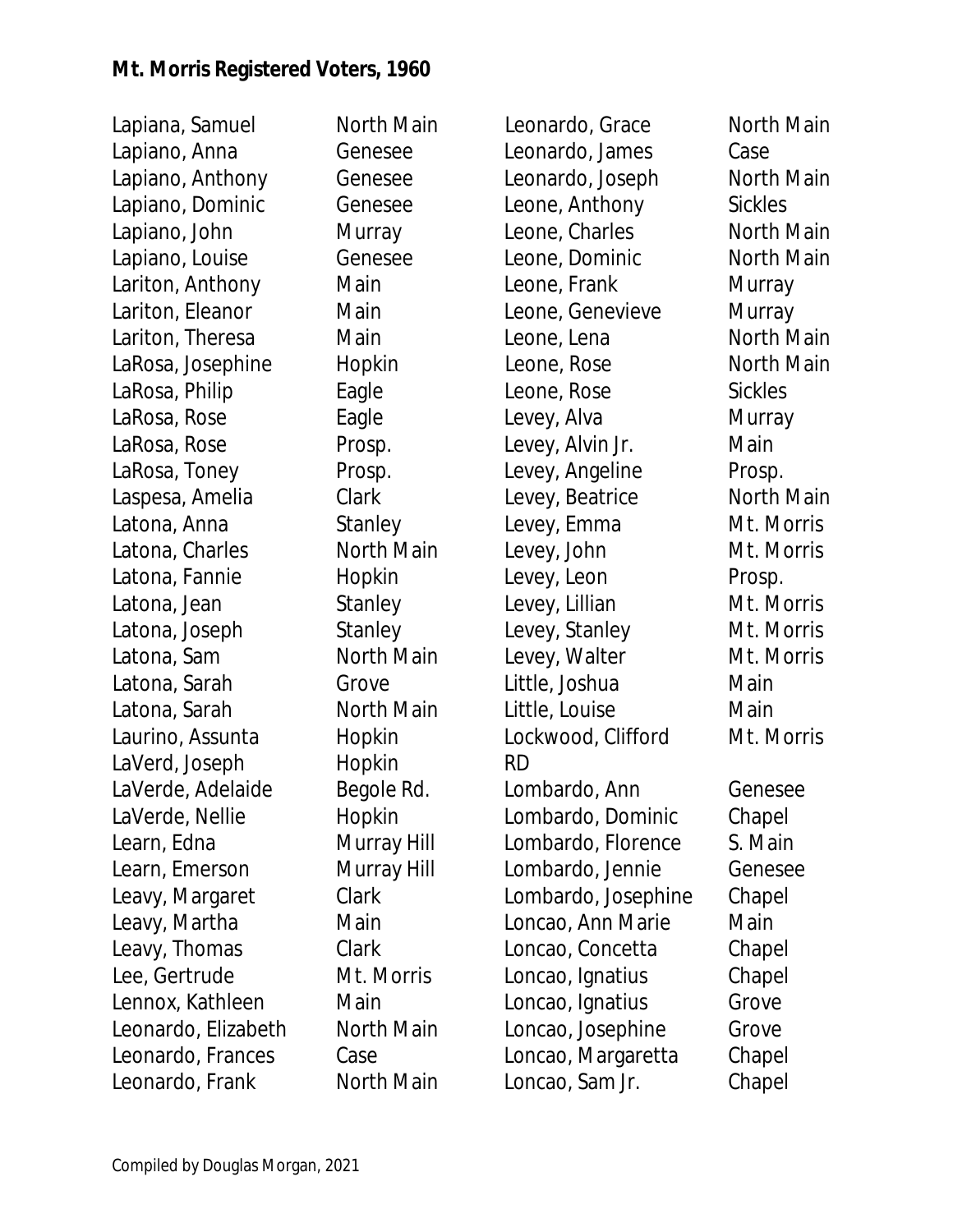| Loncao, Sarah     | Chapel     | Lown, Ida           | Chapel        |
|-------------------|------------|---------------------|---------------|
| Loncao, Vincent   | Sonyea     | Lown, Willard       | Chapel        |
| Long, Dorothy     | State      | Lubanski, John      | <b>Breen</b>  |
| Long, Estelle     | Main       | Lubanski, Mary R.   | <b>Breen</b>  |
| Long, Frank       | Main       | Luce, Irene         | Grove         |
| Long, H. David    | Elm        | Luce. Walter        | Grove         |
| Long, Joanne      | Elm        | Lusky, Antoinette   | Mill          |
| Longneff, Kenneth | Clark      | Lusky, Frank        | Mill          |
| Longneff, Mamie   | Clark      | Macaluso, Anna      | Hopkin        |
| Lopez, Anthony    | Murray     | Macaluso, Carrie    | Chapel        |
| Lopez, Frank      | Grove      | Macaluso, Frank     | Hopkin        |
| Lopez, Gail       | Murray     | Macaluso, Frank     | North Main    |
| Lopez, Mary       | Grove      | Macaluso, Freda     | Stanley       |
| Lopez, Wanetta    | Eagle      | Macaluso, John      | Stanley       |
| Losey, Alice      | Mt. Morris | Macaluso, Joseph    | North Main    |
| <b>RD</b>         |            | Macaluso, Josephine | Hopkin        |
| Losey, William    | Mt. Morris | Macaluso, Joyce     | Mt. Morris    |
| <b>RD</b>         |            | <b>RD</b>           |               |
| Lospesa, Ignatius | Clark      | Macaluso, Louis     | Mt. Morris    |
| Love, Albert      | Mt. Morris | <b>RD</b>           |               |
| Love, Ethel       | Mt. Morris | Macaluso, Mary L.   | <b>Barone</b> |
| Love, Mabel       | Mt. Morris | Macaluso, Nancy     | Main          |
| Love, Robert      | Mt. Morris | Macaluso, Nicholas  | <b>Barone</b> |
| LoVerde, Alphonso | South Main | Macaluso, Nicholas  | Hopkin        |
| LoVerde, Leo      | Sonyea     | Macaluso, Nick      | Chapel        |
| LoVerde, Mary     | Main       | Macaluso, Rose      | Hopkin        |
| LoVerde, Nicholas | Sonyea Rd. | Macaluso, Rose      | Stanley       |
| Lowery, Albert    | Spring     | Macaluso, Sarah     | Hopkin        |
| Lowery, Betty     | Dam.       | Macaluso, Sarah     | North Main    |
| Lowery, Charles   | Dam.       | Macaluso, Thomas    | Hopkin        |
| Lowery, Edward    | Eagle      | Maccherella, Carl   | North Main    |
| Lowery, Gertrude  | Dams.      | Macchirella, Carrie | Walnut        |
| Lowery, Grace     | Dams.      | Mackey, Barbara     | Mt. Morris    |
| Lowery, Guy       | Dam.       | <b>RD</b>           |               |
| Lowery, Kate      | Chapel     | Mackey, Gordon      | Case          |
| Lowery, Merle     | Chapel     | Mackey, Lucille     | Case          |
| Lowery, Sara      | Spring     | Mackey, Robert      | Mt. Morris    |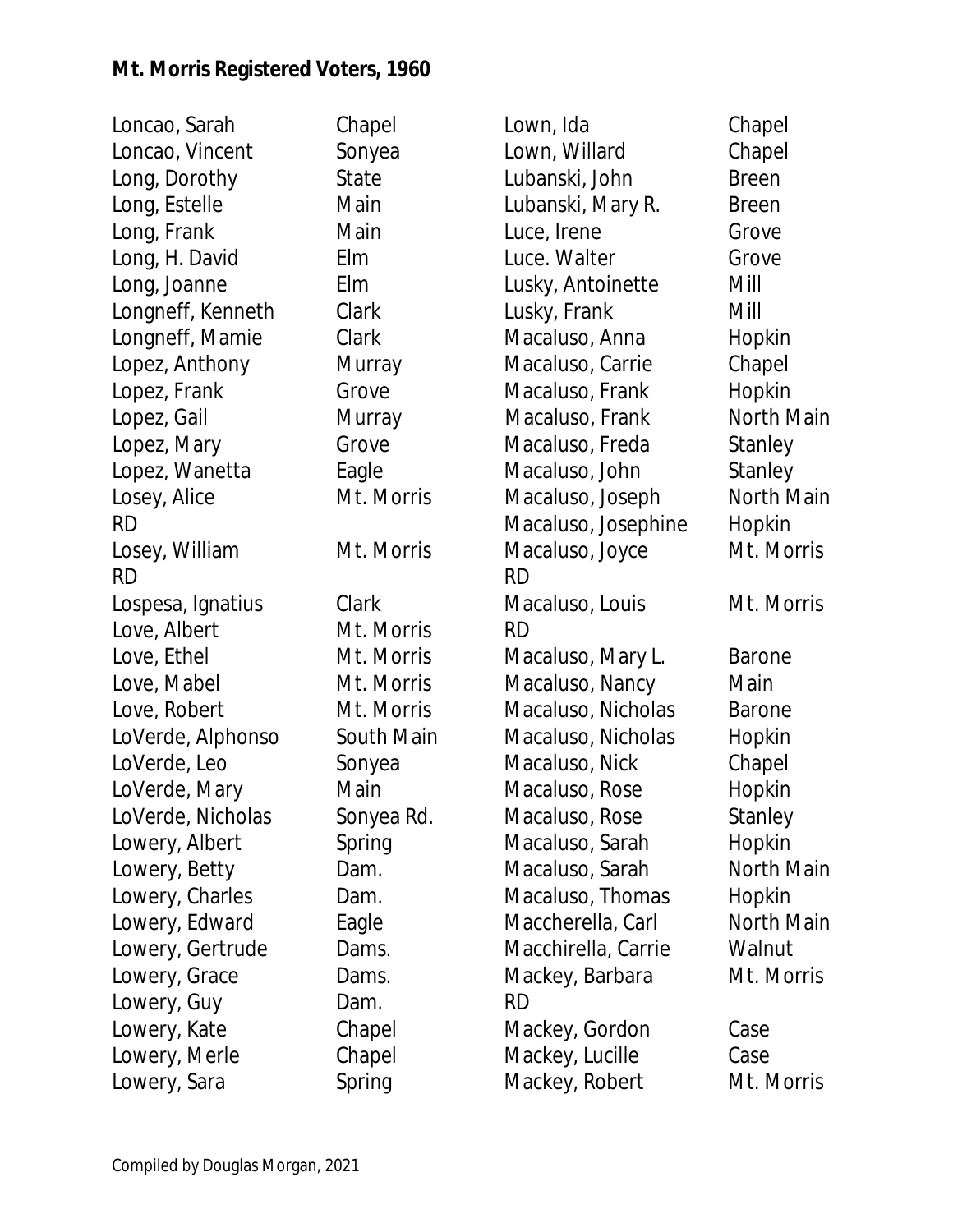RD MacLeod, Earl Main MacLeod, Louise Main Macomber, Esther Mt. Morris RD Macomber, Ralph Mt. Morris RD Macorene, Laura Conkey Maggerano, Mary Spring Maggerine, Mae Stanley Maggerono, Ignatius Hopkin Maggio, Anthony Chapel Maggio, Fred Genesee Maggio, Grace North Main Maggio, Joseph Parker Maggio, Josephine Parker Maggio, Maggie Erie Maggio, Mary **Genesee** Maggio, Michael North Main Mallaber, Ken., Jr. Mt. Morris RD Mallaber, Palma Mt. Morris RD Mancuso, Anthony Parker Mancuso, Jennie Parker Mann, Burton River Mann, Harry Cherry Mann, Helen Cherry Mann, John Mt. Morris RD Mann, Maurice Sonyea Rd. Manzi, Josephine Lack. Manzie, Ernest Erie Marceau, Alfred Tuscarora Marcera, Frank Hopkin Marcera, Katie Spring Marcera, Victoria Hopkin Marcera, Vincenzo Spring Marden, Alice Glen M. Marden, Wellington Glen M. Martello, Angeline Chapel Martello, Charles Barone Martello, Dominic Chapel Martello, Frank Chapel Martello, John Stanley Martello, Mary Stanley Martello, Nancy Chapel Martello, Teresa Barone Martens, Lisa Murray Hill Martin, Catharine Chapel Martin, Clyde Mt. Morris RD Martin, Gordon Nunda Martin, J. Harold Chapel Martin, John Chapel Martin, Martha **Mt. Morris** RD Martin, Ralph Nunda RD Martin, Robert Mt. Morris Martino, Jean Stanley Mascato, Frank Murray Masonis, Angie Mills Masonis, Richard Mills Massie, Thelma Stanley Masten, Addison Genesee Mastin, James Tuscarora Mastin, Leonora Tuscarora Mastin, Lucy Nunda Matteson, Barbara Chapel Matteson, Florence Chapel Mattoon, Harley Mt. Morris Mattoon, Margaret Mt. Morris Mauro, Ann Mills Mauro, Anthony Mills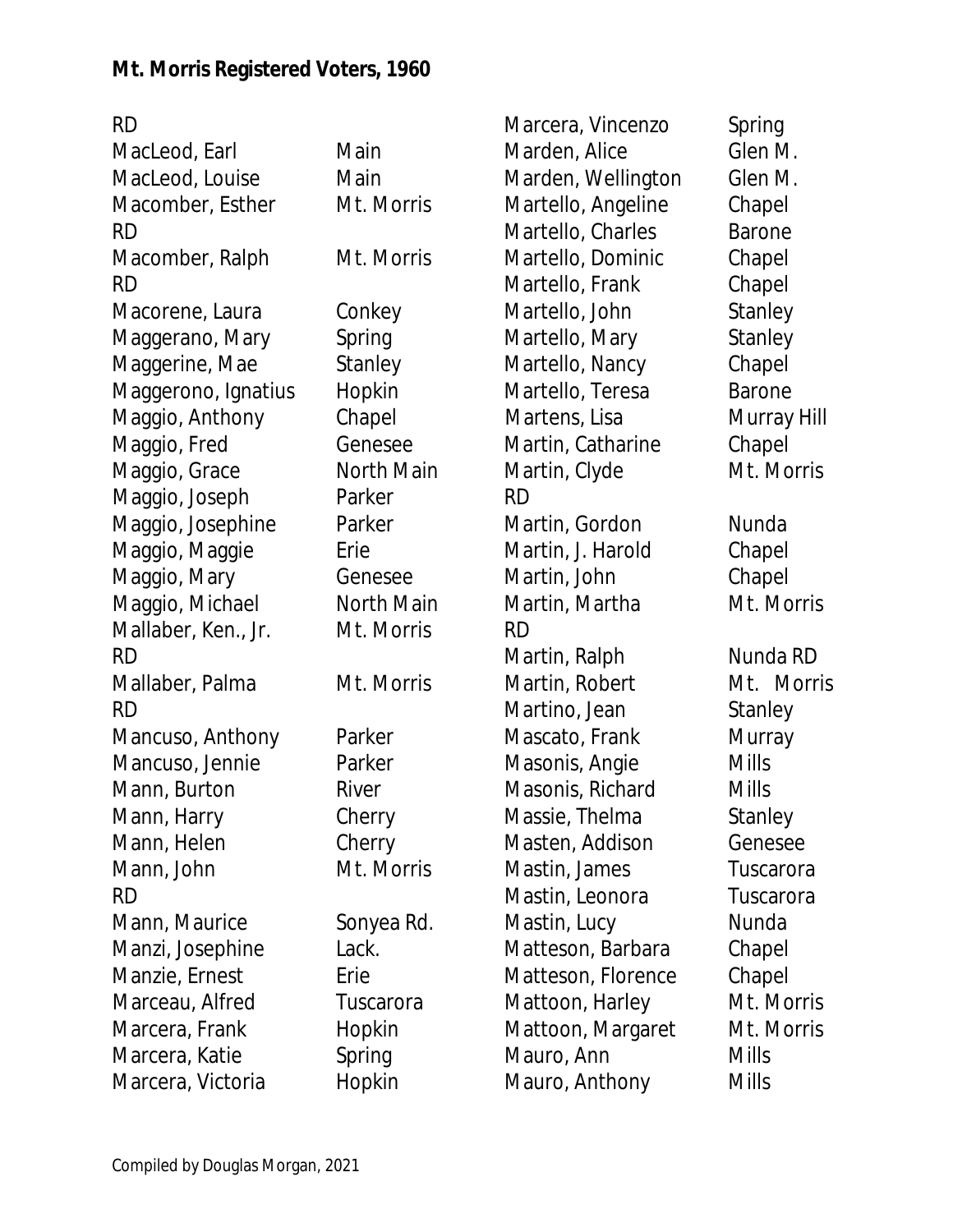Mauro, Isabelle Mill Mauro, Jennie Parker Mauro, Joseph Grove Mauro, Virginia Grove May, Ruth Main McAllister, Edwin Mt. Morris McAllister, Esther Mt. Morris McCaffery, Roselyn Erie McCaffery, Thomas Erie McCart, Catherine Main McCart, Robert Dams. McCarthy, Jean Barone McCaughey, Harriett Main McCaughey, Walter Main McCauley, Gretta Main McConnell, Beatrice Creek McConnell, Helen Creek McConnell, John Jr. Creek Rd. McConnell, John Sr. Main McCormick, Carol Chapel McCormick, Harold Chapel McCumber, Dorothy Clark McDonald, Loretta Genesee McDonald, Veronica Genesee McGee, Josephine Grove McGee, Wayne Grove McGraw, Ray Main McGuire, Mary Dam. McGuire, Michael Dam. McHerron, Josephine Murray McKay, Helen Erie McKinney, James Main McLean, Erma Main McLean, William Main McLeod, Elsie Main McLernon, Bessie Stanley McLernon, Thomas Stanley

McMaster, Merrick Nunda McMaster, Onnolee Nunda Meek, Lois **Eagle** Meek, Myra **Eagle** Megliore, Anthony Murray Megliore, Aretha Genesee Megliore, Elizabeth Murray Megliore, Lawrence, Genesee Megliore, Sam Genesee Merrill, Mary Fair. Merserve, Merlin Murray Meserve, Helen Murray Meyers, Kathryn Elm Miceli, Charles Jr. Conkey Miceli, Charles Conkey Miceli, Joseph Conkey Miceli, Josephine Murray Miceli, Lawrence Sickles Miceli, Margaret Conkey Miceli, Mary Sickles Miceli, Paul **Conkey** Miceli, Paul Conkey Miceli, Theresa Conkey Migliore, Angelo Murray Migliore, Mary **Murray** Mignemi, Barbara Walnut Mignemi, Eleanor Walnut Mignemi, Joseph Walnut Mignemi, Michael Walnut Mignemi, Theresa Walnut Mignemi, Thomas Walnut Miller, Bernice Main Miller, Chester South Main Milliman, Agnes Cedar Mills, Charles Eagle Mills, Dora **Eagle** Mills, Fannie State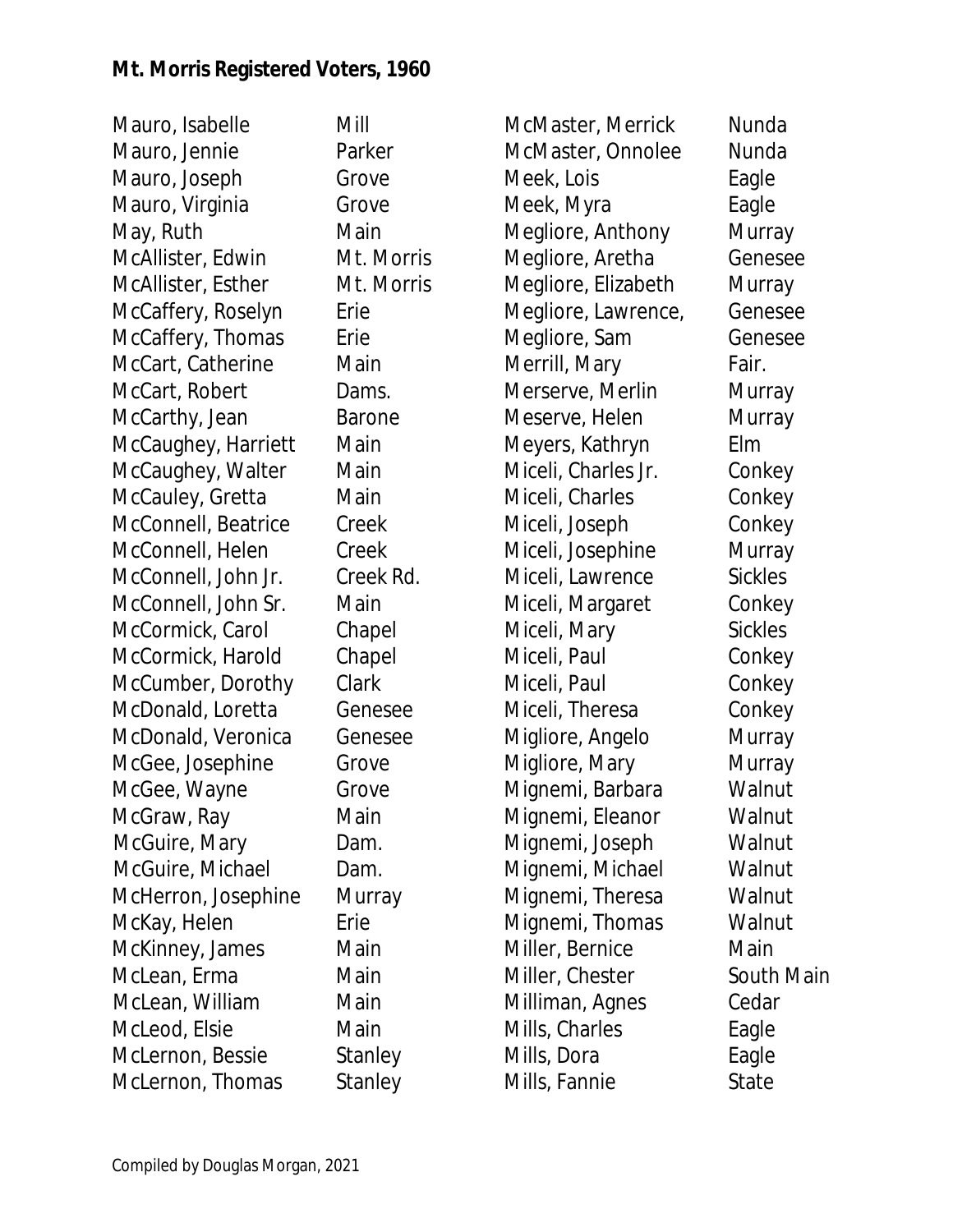Minerie, Charles Hopkin Minnery, Maud Hopkin Mistretta, Jennie Chapel Mistretta, Michael State Mistretta, Ross Chapel Mistretta, Theresa State Moffat, George Mt. Morris Moffat, Lynn Mt. Morris Mongillo, Jack Grove Mongillo, Shirley Fair. Monroe, Antoinette Dam. Monroe, Madora Sonyea Rd. Monteleone, Caroll Main Monteleone, Joseph Main Montesano, Donald Main Montesano, Joseph Main Montesano, Nina Main Montesano, Rosemary Main Morgan, Ernestine Tuscarora Morris, Hazel Main Morrow, Ruth Eagle Mott, Charles North Main Mott, Connie North Main Moyer, Madeline Creek Moyer, Manning Creek Mulley, Joseph Hopkin Mulley, Theresa Hopkin Munson, Mary **Genesee** Munto, Anna North Main Munto, Louise **North Main** Munto, Mabel **Hopkin** Munto, Patsy, Jr. Hopkin Murphy, Evelyn Main Murphy, Gerald Main Murphy, James Clark Murray, Carlton Chapel Murray, Gertrude Chapel

Muscarella, Britt Hopkin Muscarella, Joseph Barone Muscarella, Joseph Hopkin Muscarella, Lawrence Hopkin Muscarella, Patsy Case Muscarella, Rose Barone Muscarella, Rose Hopkin Muscarella, Samuel Case Muscarello, Gondolfo Lack. Muscato, Mary Murray Nasca, Carl Main Nasca, Charles **Erie** Nasca, Dominic Cherry Nasca, Francis **Erie** Nasca, Francis Main Nasca, Helen Erie Nasca, Ignatius Spring Nasca, Josephine Cherry Nasca, Margaret Main Nasca, Mary V. Spring Nasca, Mary **Erie** Nasca, Rose Cherry Nasca, Victor **Main** Needham, Frances Sonyea Needham, Frank i Sonyea Rd. Nicastra, Bernard Erie Nicastra, Frank Erie Nicastra, Fred Jr. Erie Nicastra, Fred Sr. Frie Nicastra, Hazel **Erie** Nicastra, Lena **Erie** Nicastra, Mary **Erie** Nicastra, Samuel Erie Nicholas, Deo Chapel Northrup. George Clark Northrup. Margaret Clark Noto, Carmelo Hopkin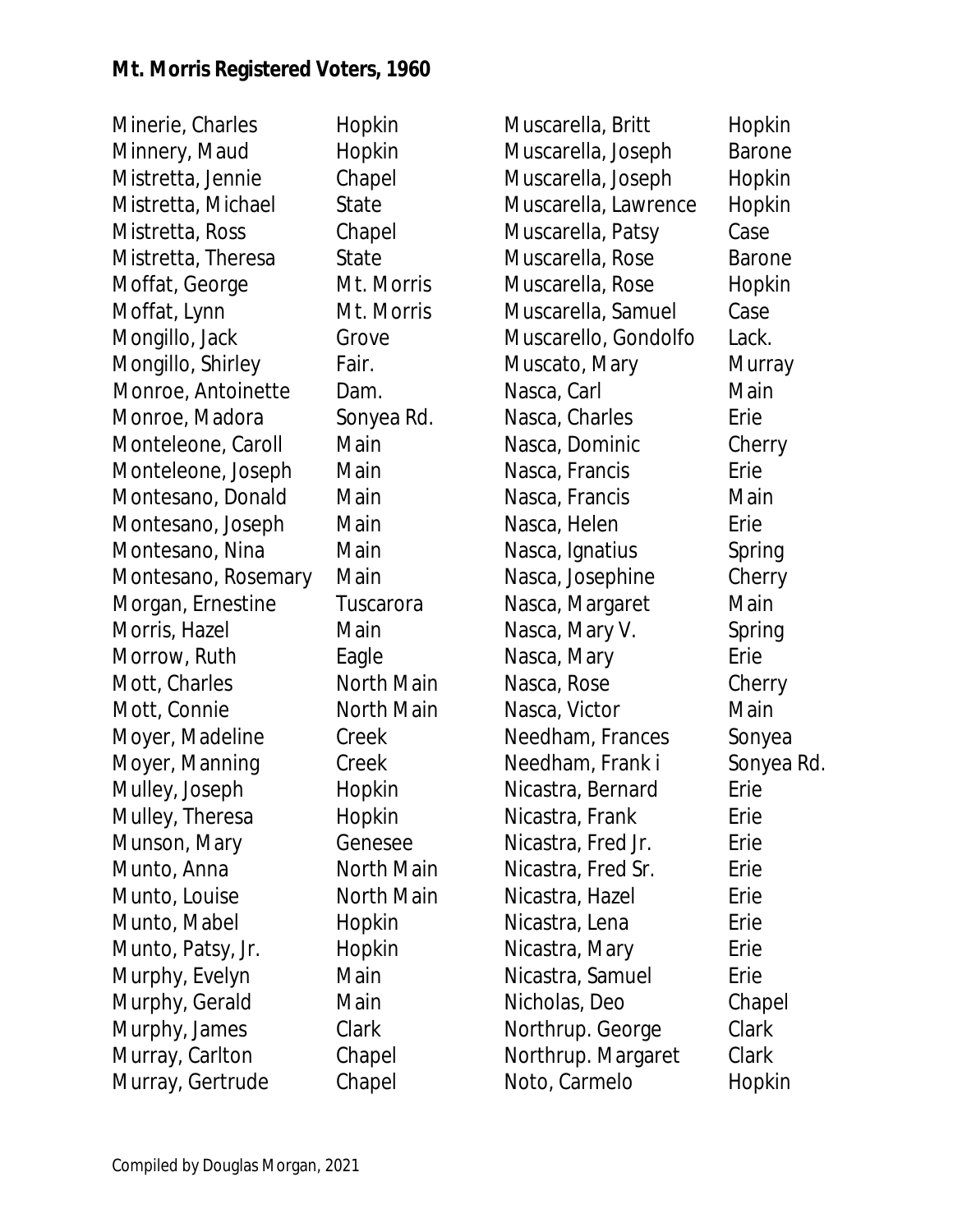| Noto, Dominic<br>Noto, John |
|-----------------------------|
| Noto, Josehine              |
| Noto, Sabatina              |
| O'Brien, Donald             |
| O'Brien, Sally              |
| O'Leary, Cornelius          |
| O'Leary, Elizabeth          |
| O'Leary, Florence           |
| O'Leary, Helen              |
| Oberholz, Edward            |
| Oberholz, Marjorie          |
| Olverd, Elaine              |
| Olverd, Joseph              |
| Olverd, Michael             |
| Olverd, Rose                |
| Orlando, Joseph             |
| Orlando, Margaret           |
| Orsburn, Donald             |
| RD                          |
| Orsburn, Evangelyn          |
| RD                          |
| Orsburn, Roy                |
| <b>RD</b>                   |
| Orsburn, Ruth               |
| <b>RD</b>                   |
| Osajca, John                |
| Osborne, Evelyn             |
| Osterhout, Marian           |
| Osterhout, Wendell          |
| Paddock, Dorothy            |
| Pagano, Amalia              |
| Pagano, Ann                 |
| Pagano, Freida              |
| Pagano, Ignatius            |
| Pagano, Jerry               |
| Pagano, Jerry               |

Hopkin Hopkin Hopkin Hopkin Hopkin Hopkin State State State State Conklin Conklin Fair. Walnut Fair. Walnut Main Main Mt. Morris Mt. Morris Mt. Morris Mt. Morris Mt. Morris Eagle Murray Murray Mt. Morris Walnut Grove Prosp. Grove Prosp. Walnut

Pagano, Marie Glen M. Pagano, Pasquale Glen M. Pagano, Phyllis Walnut Pagano, Rose Hopkin Pagano, Sam Hopkin Palermo, Anna North Main Palermo, Anthony Grove Palermo, Beatrice Barone Palermo, Charles Grove Palermo, Crucifissa Morth Main Palermo, Frank Clark Palermo, Ignatius River Palermo, Joseph Barone Palermo, Joseph Grove Palermo, Josephine Clark Palermo, Josephine North Main Palermo, Josephine River Palermo, Louise **North Main** Palma, Carmen Chapel Palma, Carolyn North Main Palma, Lawrence Eagle Palma, Rose Lake Palmer, Elaine Mt. Morris Palmer, Iola Mt. Morris Palmer, Josephine Main Palmer, Lorraine Mt. Morris Palmer, Ronald Mt. Morris Palmer, Verne Mt. Morris Palmer, Wm. Mt. Morris Parker, Josephine Mt. Morris Parker, Louise Stanley Parlanecchio, James Murray Parlanecchio, Rose Murray Parmelee, Earl William Parmelee, Ward Chapel Parsons, Annie Fagle Passamonte, Angie Murray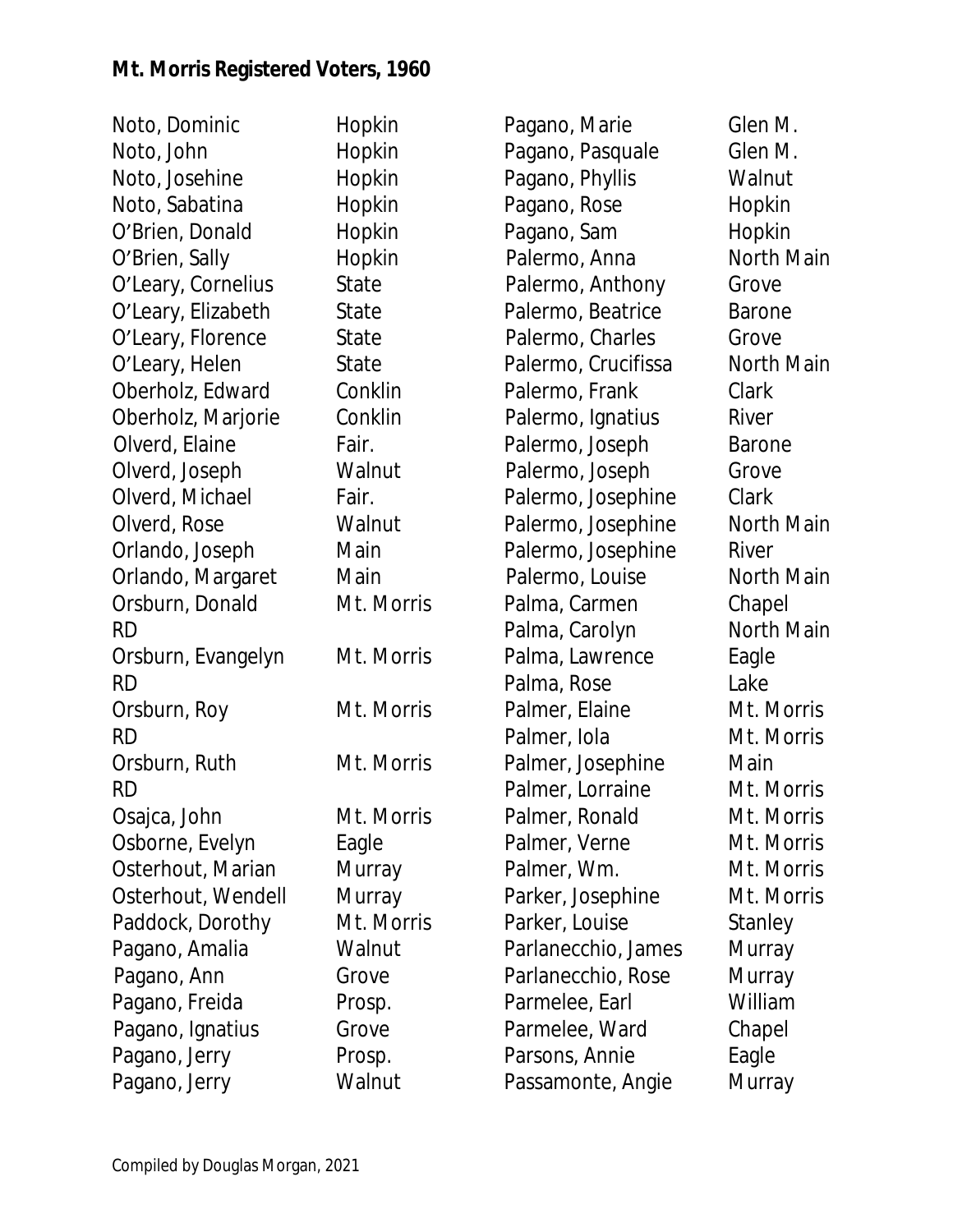Passamonte, Anna Genesee Passamonte, Ava Stanley Passamonte, Evelyn Case Passamonte, Frank Stanley Passamonte, Gus Cherry Passamonte, James Case Passamonte, John Conkey Passamonte, John Erie Passamonte, Joseph Gen Rd. Passamonte, Joseph Winters Passamonte, Josephine Cherry Passamonte, Maggie Conkey Passamonte, Nicholas Genesee Passamonte, Nicholas State Rd. Passamonte, Saverio Murray Passamonte, Sylvia Barone Passamonte, Thomas Jr. Mur. Passmore, Lucille Main Passomonte, Martha Winters Patanella, Albert Main Patanella, Dorothy Grove Patanella, Frank Grove Patanella, Josephine Chapel Patanella, Mary Main Patrou, Nellie Main Patterson, Allie Main Paxton, Mary Stanley Peacock, Raymond State Pellegrino, Angelo Conkey Peraino, Anna Prosp. Peraino, Dominic Mt. Morris RD Peraino, Joseph Case Peraino, Joseph Spring Peraino, Juliana Murray Peraino, Peter Murray Peraino, Ross Elm

Peraino, Sam Jr. Prosp. Peraino, Sam Prosp. Peraino, Teresa Prosp. Peritore, Alonzo Erie Peritore, Bertha Chapel Peritore, Charles Chapel Peritore, Helen Frie Peritore, Joseph Jr. Erie Peritore, Mike Prosp. Peritore, Mildred Erie Peritore, Pauline Prosp. Perrine, George Parker Petrella, Louise Genesee Petrie, John Mt. Morris Pfeil, Elmer Barone Pfeil, Jean Barone Phillips, Beatrice State Phillips, Gordon State Piraino, Grace Elm Piraino, Lena North Main Pisano, William Parker Polizzano, Leonard North Main Polizzano, Lucy North Main Porter, Harry Stanley Porter, Jessie Stanley Porter, Mildred Stanley Poturnay, Anna Murray Hill Powell, Jane Tuscarora Powell, Leo Mt. Morris Preston, Lois Main Pringle, Dorothy Grove Pringle, Harold Grove Pritchard, Faith Mt. Morris RD Pritchard, Mata Murray Pritchard, Robt. Mt. Morris RD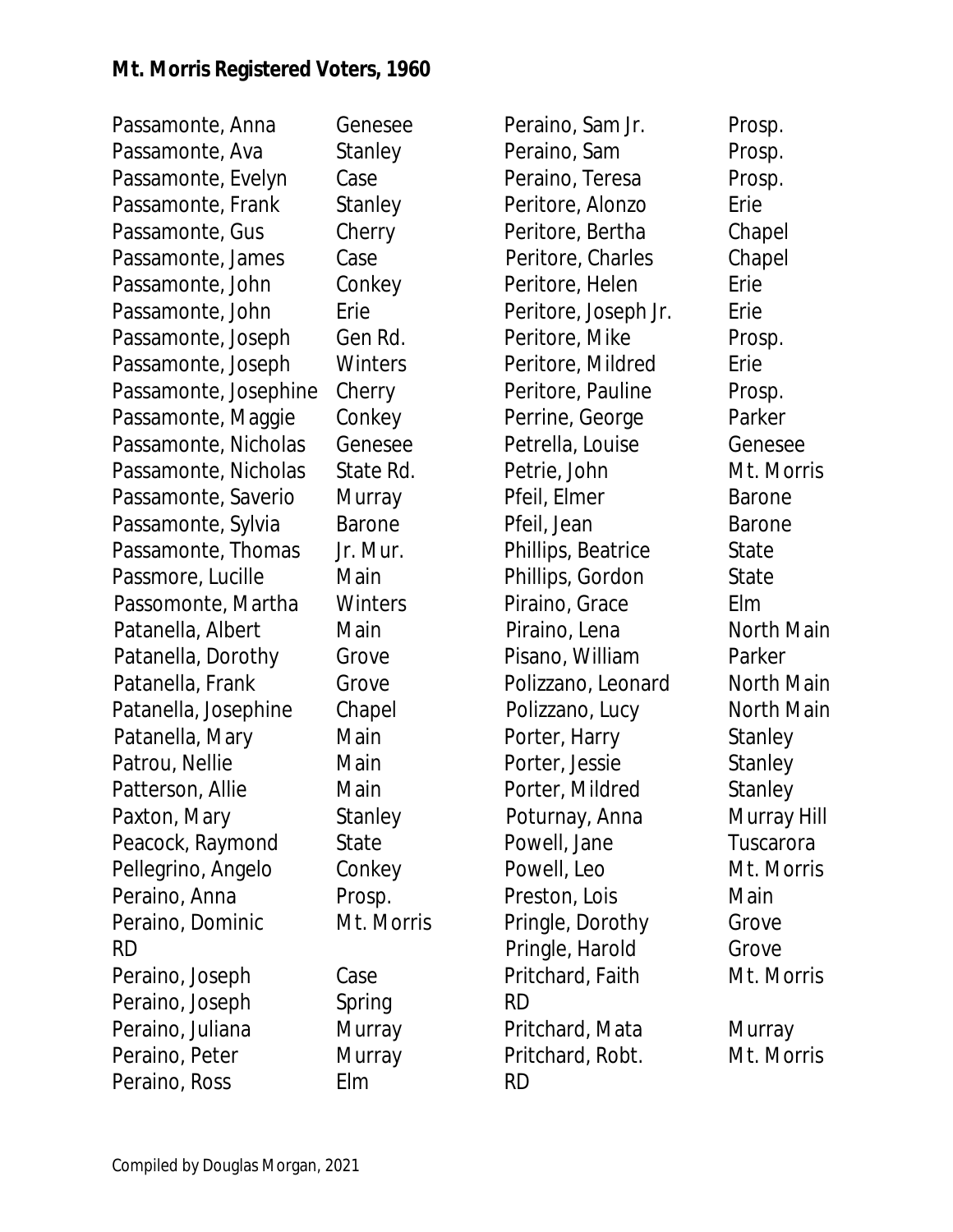Pritchard, Thomas Murray Privitera, Mary Stanley Privitera, Nunzio Stanley Privitera, Peter North Main Provino, Angeline Shep. Provino, Jennie Barone Provino, Joseph Barone Provino, Louis Cedar Provino, Louis Cedar Provino, Salvatore North Main Provino, Sam Shep. Provo, Frank Mill Provo, Janet Glen M. Provo, Sam Glen M. Puglia, Josephine Lack. Pullano, Josephine Stanley Qsajca, Anthony Mt. Morris Quense, Anna Eagle Radesi, Anthony Jr. Sonyea Rd. Radesi, Antonio North Main Radesi, Ignatius Grove Radesi, Jane Stanley Radesi, John Stanley Radesi, Lilly Mae Sonyea Rd. Randazzo, Joseph Hopkin Randazzo, Mary Hopkin Ranney, Herbert Barone Ranney, Jessie Barone Rebban, Constance Murray Redmond, Dora Sonyea Rd. Regatuso, Anna Erie Regatuso, Carmello Erie Regatuso, Josephine Erie Regone, Doris Dam. Richardson, Leroy Erie Richeson, Alice Mt. Morris Richeson, Harold Jr. Mt. Morris

Richeson, Jean Mt. Morris Richter, Joseph Main Richter, Marie **Main** Ring, Alberta Mt. Morris Ring, Theodore Mt. Morris Rittenhouse, Eliz. Nunda RD Rittenhouse, Lloyd Mt. Morris Rittenhouse, Robert Mt. Morris Rittenhouse, Wilson Nunda RD Rizzo, Andrew Hopkin Rizzo, Carrie **Hopkin** Rizzo, Dorothy Shep. Rizzo, Jacob Spring Rizzo, Joseph Jr. Shep. Rizzo, Joseph Shep. Rizzo, Mary Shep. Rizzo, Nicholas Hopkin Rizzo, Theresa Shep. Rizzo, Thomas Shep. Roberts, Doris Clark Roberts, Edward Murray Roberts, Harold Clark Roberts, Harriet Murray Rolison, Bruce Chapel Rolison, Edith Chapel Rolison, Jerry Main Rolison, Madeline Chapel Roneker, Frank Mt. Morris Rose, Louis **North Main** Rose, Mamie  $\overline{\phantom{0}}$  North Main Ross, Earl Grove Rotolo, Marie **Conkey** Rowe, Ella Chapel Rowe, Eloise Chapel Rowe, Louise **Murray** Rudney, Josephine Trumb. Ruffo, John Lack.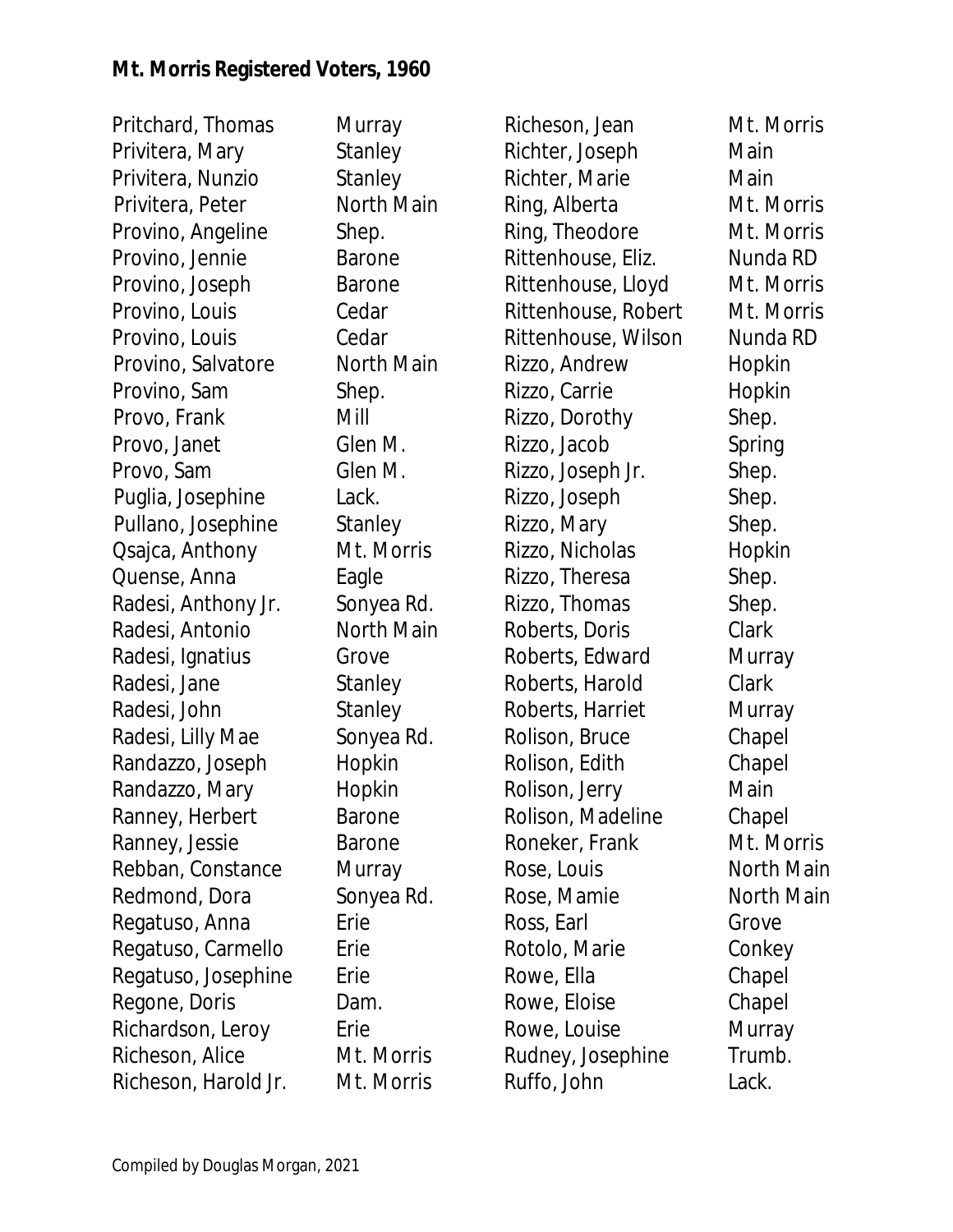| Lack.      | Scalia, Marie      | Grove         |
|------------|--------------------|---------------|
| Parker     | Scalia, Mary       | Grove         |
| North Main | Scalia, Peter      | Grove         |
| North Main | Scalia, Sam        | Grove         |
| Parker     | Schery, Albert     | Stanley       |
| Conkey     | Schery, Carmella   | Genesee       |
| Stanley    | Schery, Helen      | Stanley       |
| Murray     | Schery, Theodore   | Stanley       |
| Spring     | Schery, Walter     | Genesee       |
| Main       | Schifino, Donald   | North Main    |
| Murray     | Schifino, Mary     | North Main    |
| Mt. Morris | Schirmer, Dorothy  | Main          |
|            | Schrier, Helen     | Mt. Morris    |
| Mt. Morris | Schrier, Kathryn   | Mt. Morris    |
|            | <b>RD</b>          |               |
| State      | Schrier, Maude     | Mt. Morris    |
| State      | <b>RD</b>          |               |
| Cherry     | Schuster, Charles  | Erie          |
| Cherry     | Schuster, Edith    | Erie          |
| State      | Sciarrino, Mary    | <b>Mills</b>  |
| Cherry     | Scirolone, Joseph  | Chapel        |
| Cherry     | Scirolone, Lena    | Chapel        |
| Mt. Morris | Scorsone, Ignatius | Stanley       |
| Mt. Morris | Scorsone, Jerry    | State         |
| Mt. Morris | Scorsone, Joseph   | State         |
| Mt. Morris | Scorsone, Mary     | Stanley       |
| State      | Scorsone, Michael  | Eagle         |
| Mt. Morris | Scorsone, Sam      | North Main    |
|            | Scorsone, Theresa  | State         |
| Mt. Morris | Scorsone, Thomas   | Parker        |
|            | Scorsone. Rose     | Eagle         |
| State      | Scura, Angelina    | Main          |
| Mt. Morris | Scura, Angelo      | Case          |
|            | Scura, Dolores     | <b>Barone</b> |
| Eagle      | Scura, George      | Main          |
| Shep.      | Scura, Louis       | <b>Barone</b> |
| Grove      | Scura, Rose        | Case          |
|            |                    |               |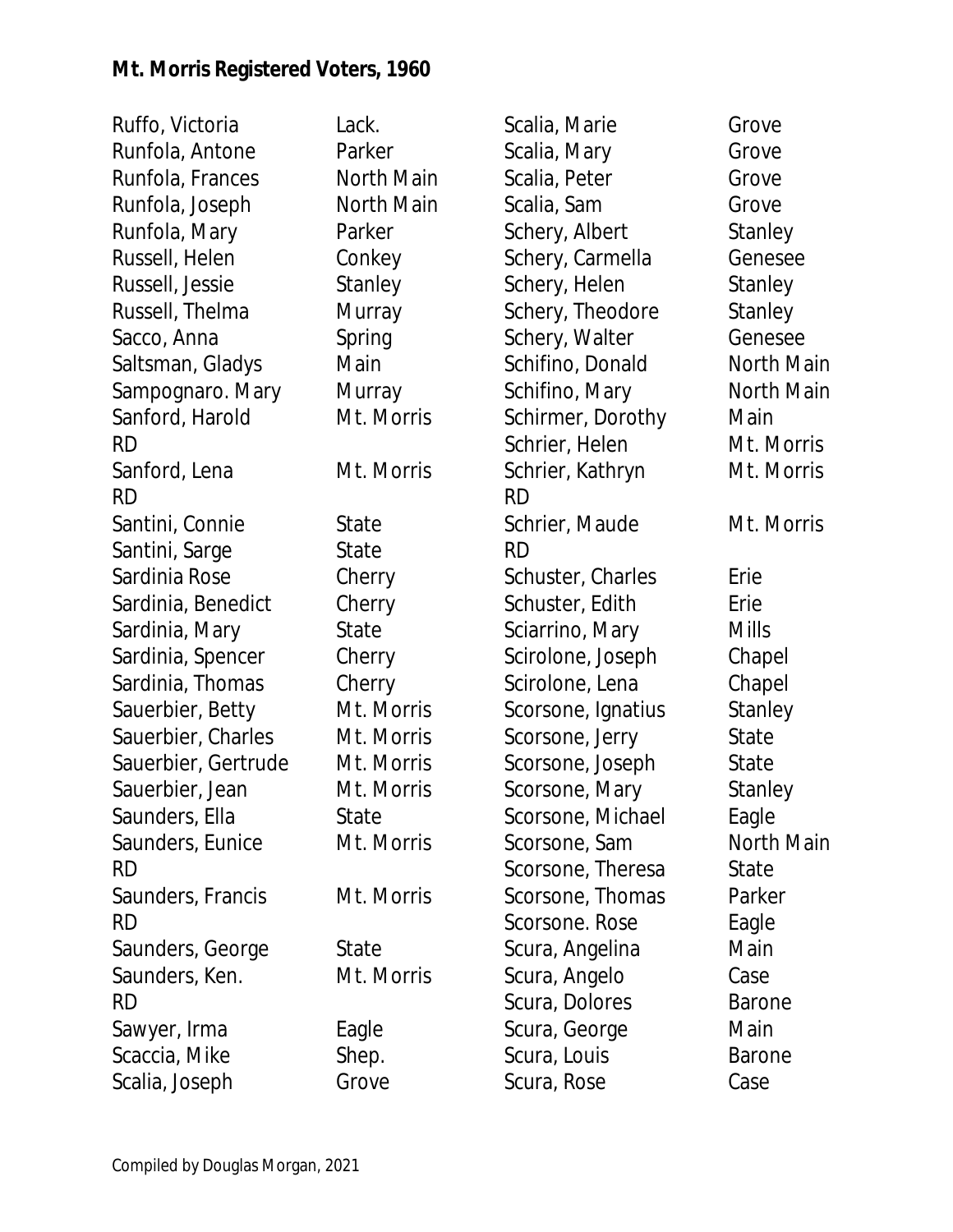| Seeh, Agnes           | Chapel         | Sliker, Raymond      | Mt. Morris  |
|-----------------------|----------------|----------------------|-------------|
| Seibert, Edw.         | Mt. Morris     | Smith, Bernice       | Main        |
| <b>RD</b>             |                | Smith, Charles       | River       |
| Seibert, Ferne        | Mt. Morris     | Smith, Della         | Redmond     |
| <b>RD</b>             |                | Rd.                  |             |
| Seith, Pauline        | Tuscarora      | Smith, Donald        | Mt. Morris  |
| Sergei, Leona         | Main           | Smith, Doris         | Nunda       |
| Shamp, Mary           | Chapel         | Smith, Emma          | Stanley     |
| Shamp, Warren         | Chapel         | Smith, Flora         | Mt. Morris  |
| Sharp, Frank          | Murray         | Smith, Harry         | Dam.        |
| Shaver, Anna          | Parker         | Smith, James         | River       |
| Shea, Helen           | Main           | Smith, Jessie        | Mt. Morris  |
| Sheflin, Gertrude     | Clark          | <b>RD</b>            |             |
| Sheflin, Peter        | Clark          | Smith, Lee           | Redmond     |
| Shepard. Rosemary     | Chapel         | Smith, Leia          | Dams.       |
| Sherner, Margaret     | <b>Sickles</b> | Smith, Mary F.       | Chapel      |
| Sherwood, George      | Murray         | Smith, Phoebe        | Murray Hill |
| Sherwood. Eloise      | Murray         | Smith, Shirley       | Mt. Morris  |
| Shilen, Russell       | Main           | <b>RD</b>            |             |
| Shirmer, John         | Main           | Smith, Thomas        | Mt. Morris  |
| Shurtleff, Annabell   | Cherry         | <b>RD</b>            |             |
| Shurtleff, Clarence   | Cherry         | Smith, Walter        | Mt. Morris  |
| Shurtleff, Craig      | Glen M.        | Snyder, Raymond      | Main        |
| Shurtleff, Mary       | Glen M.        | Spaeth, Louise       | Main        |
| Sica, Angeline        | Parker         | Spencer, Agnes       | Mt. Morris  |
| Singer, Sister Teresa | Murray         | <b>RD</b>            |             |
| Sipperley, John       | Mt. Morris     | Spencer, Clayton     | Mt. Morris  |
| Sipperley, Leonard    | Mt. Morris     | <b>RD</b>            |             |
| Sipperley, Louise     | Mt. Morris     | Spencer, Margaret    | Sonyea      |
| Siraguse, Antoinette  | Case           | Spencer, Marion      | Sonyea      |
| Siraguse, Glenda      | Chapel         | Spicciati, John      | Parker      |
| Siraguse, Russell     | Case           | Spicciati, Josephine | Parker      |
| Siraguse, Russell     | Chapel         | Staley, Arthur       | Elm         |
| Skinner, Rose         | Hopkin         | Staley, Robert       | Elm         |
| Sliker, Curtis        | Stanley        | Stanley, Ethel       | Sonyea Rd.  |
| Sliker, Ellen         | Stanley        | Stanley, Roland      | Sonyea Rd.  |
| Sliker, Ethel         | Mt. Morris     | Stanley, Thelma      | Sonyea Rd.  |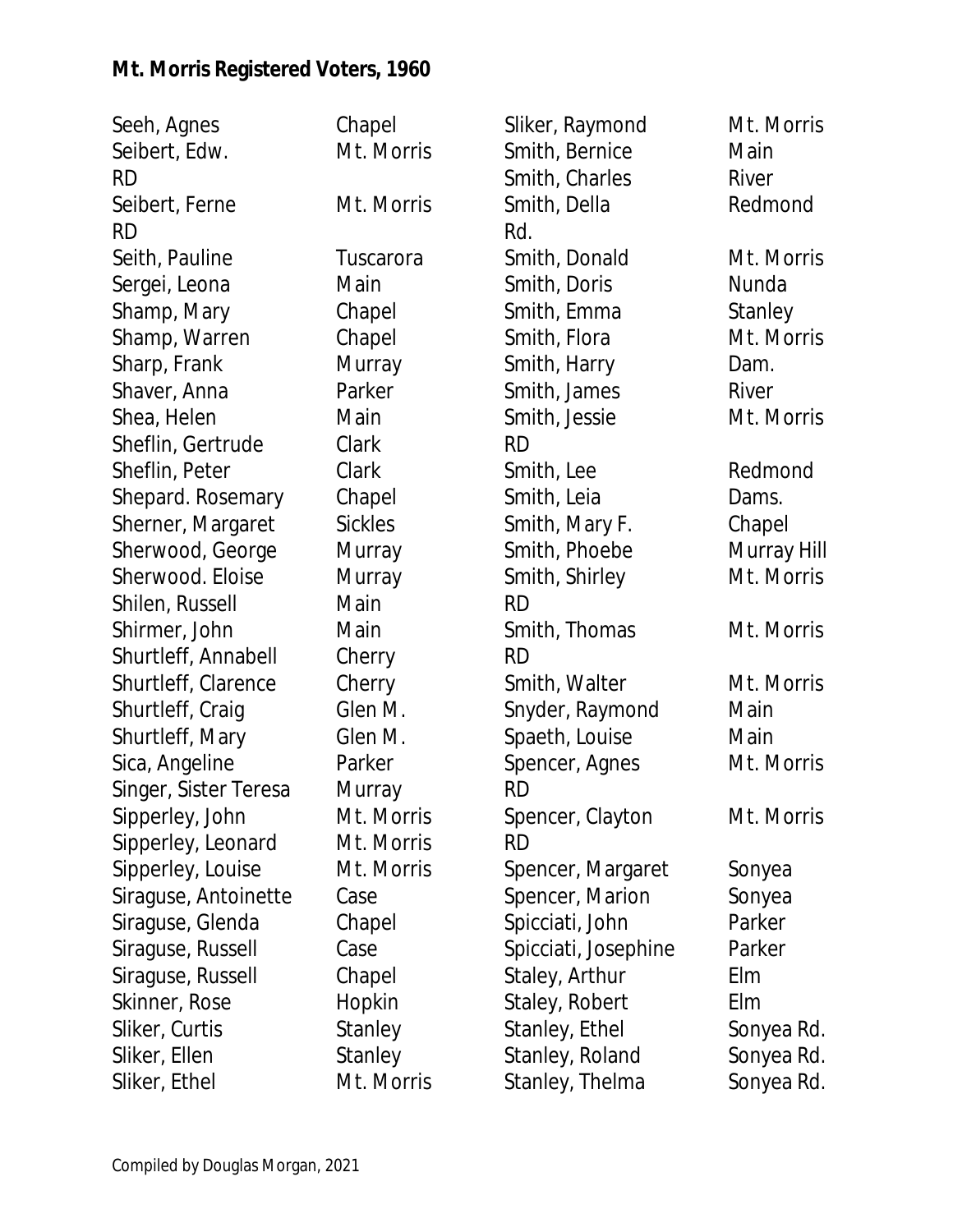Steen, Kenneth Dam. Steen, Nancy Dam. Stocking, Alice North Main Stocking, Clifford Sr. North Main Stocking, Clifford Sonyea Stocking, Ida Sonyea Rd. Stocking, Lynn Chapel Stockings, Edward Murray Stockings, Henry Mt. Morris RD Stockings, Neva Murray Stoker, Charles **Barone** Storey, Wm. Case Stott, Clifford Parker Strohl, John State Stutsman, William Breen Stutzman, Richard Breen Stutzman, Yvonne Barone Sucher, Delores Lack. Sucher, Ferdinand Lack. Sucher, Josephine Lack. Sullivan, Mary Chapel Summers, Frank Redmond Summers, Myrtle Church Swager, Agnes Shep. Swager, Henry Shep. Swager, Jacob Shep. Swanson, Carl Begole Swanson, David Church Swanson, Edward Begole Swanson, Grace Begole Swanson, Helen Church Swanson, Henry Begole Swanson, Mabel Begole Swanson, Winifred Begole Swanson, Wm. Begole Rd. Swett, Charles Main

Tabor, LeRoy Mt. Morris Tabor, Lynford Mt. Morris Tabor, Mabel Mt. Morris Tabor, Nancy Mt. Morris Tallman, Fred Mt. Morris Tantillo, Joyce Main Tantillo, Ross Main Tantillo, Sarah Main Taravella, Carrie Murray Taravella, Charles Murray Taravella, Grace North Main Taravella, Mary Glen M. Taravella, Rose North Main Taravella, Samuel Glen M. Taravello, Anthony North Main Taylor Charles **Main** Taylor, Merritt Main Temperato, Anthony Trumb. Temperato, Carrie North Main Temperato, Elaine Trumb. Temperato, John North Main Templeton, Carolyn Grove Templeton, Warren Grove Tennant, Lucy Murray Hill Tennant, Nicholas Murray Hill Teoles, Mariano Murray Teresi, Frances Grove Teresi, Josephine Grove Terringino, Calogera Parker Terry, Allan Mt. Morris RD Terry, Francis Chapel Terry, Mary Chapel Thomason, Loretta Hopkin Thompson, Archie State Rd. Thompson, Beat. Mt. Morris RD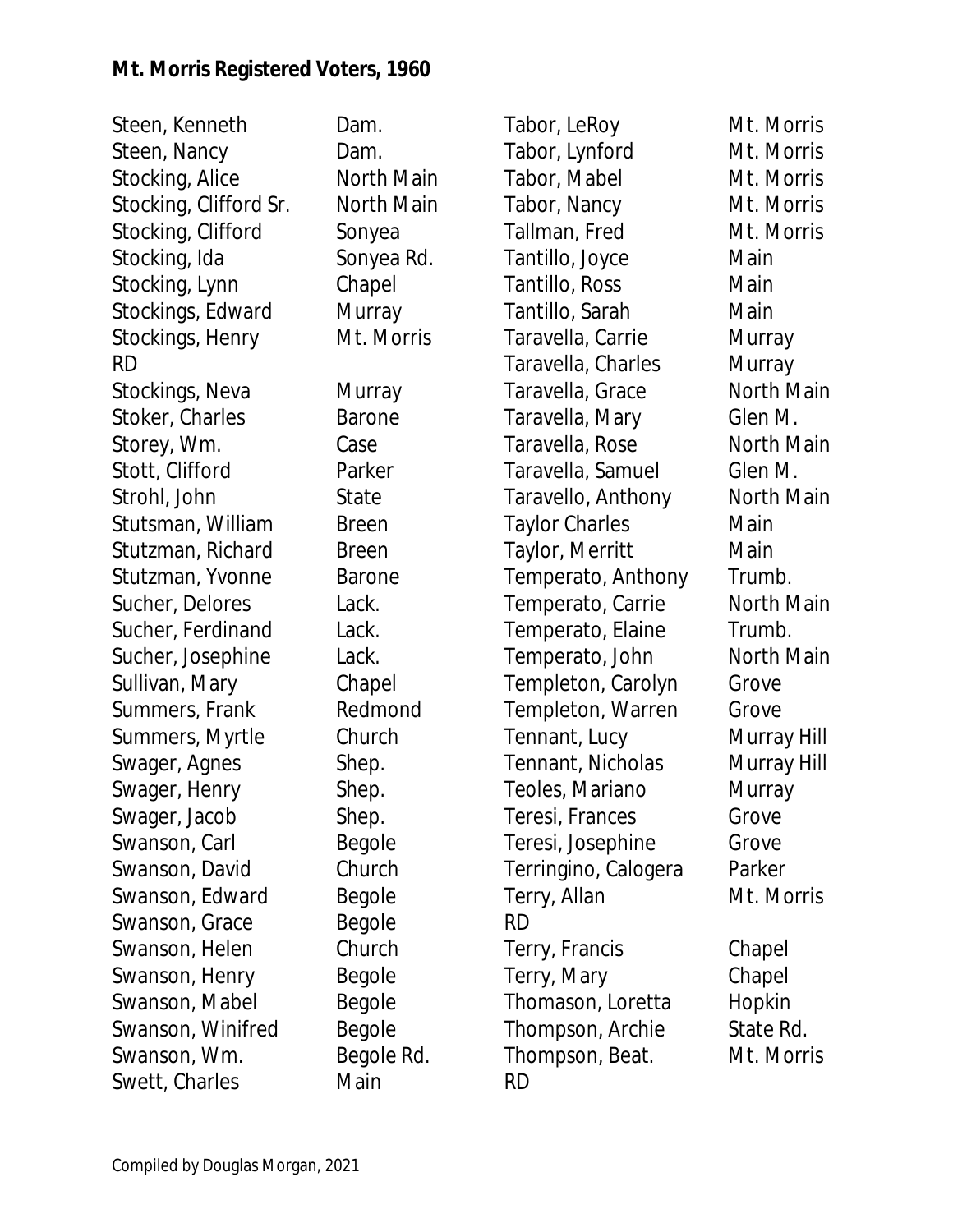| Thompson, Burdette    | Nunda RD    | Trippi, Nancy     | North Main    |
|-----------------------|-------------|-------------------|---------------|
| Thompson, Clair       | State       | Trippi, Phyllis   | Chapel        |
| Thompson, Dora        | State       | Trippi, Salvatore | North Main    |
| Thompson, Dwight      | Mt. Morris  | Trippi, Samuel    | Sonyea Rd.    |
| <b>RD</b>             |             | Trippi, Sara      | Main          |
| Thompson, Edna        | Nunda RD    | Truax, Walter     | Mt. Morris    |
| Thompson, Eva         | State       | <b>RD</b>         |               |
| Thompson, Ivan        | Mt. Morris  | Trubia, Dominic   | Main          |
| <b>RD</b>             |             | Trubia, Kathryn   | Clark         |
| Thompson, Mary        | Mt. Morris  | Trubia, Orlando   | Clark         |
| <b>RD</b>             |             | Trubia, Rosina    | Main          |
| Thompson, Ray         | Hopkin      | Truby, James      | Spring        |
| Thompson, Robert      | State       | Truby, Sadie      | Spring        |
| Thompson, Stuart      | State       | Trybek, Josephine | <b>Barone</b> |
| Timneri, Jennie       | Fair.       | Trybek, Stanley   | <b>Barone</b> |
| Timneri, Sam          | Fair.       | Tubbs, Daniel     | Sonyea Rd.    |
| Torregiano, Josephine | Spring      | Tubbs, Evelyn     | Sonyea        |
| Torregiano, Rosemary  | Spring      | Tucker, Edna      | Eagle         |
| Torrigino, Joseph Jr. | Spring      | Tucker, L. Irwin  | Eagle         |
| Torrigino, Nicholas   | Case        | Tully, Harriett   | Eagle         |
| Trace, Eileen         | Geneseo Rd. | Tummingly, Ber'e  | Mt. Morris    |
| Trace, John           | Geneseo Rd. | <b>RD</b>         |               |
| Traczyk, Josephine    | Sonyea Rd.  | Tummingly, Nor.   | Mt. Morris    |
| Trescott, Vincenza    | Murray      | <b>RD</b>         |               |
| Trewer, John          | Murray      | Tuso, Mary        | State         |
| Tripi, Anthony        | Chapel      | Tuso, Rose        | Walnut        |
| Tripi, Carmella       | Chapel      | Tuso, Sam         | Walnut        |
| Tripi, Francis        | Murray      | Tuttle, Ernest    | Sonyea Rd.    |
| Tripi, James          | Murray      | Tuttle, Ruth      | Sonyea Rd.    |
| Tripi, Mary           | Murray      | Ushold, Esther    | Dutch         |
| Tripi, Vincent        | Murray      | Ushold, Leo       | Dutch         |
| Trippe, Angelo        | Lack.       | Valentino, Arlene | Murray        |
| Trippe, Carrie        | Lack.       | Valentino, Joseph | Hopkin        |
| Trippi, Anthony       | Main        | Valentino, Joseph | North Main    |
| Trippi, Josephine     | Main        | Valentino, Martin | Case          |
| Trippi, Josephine     | North Main  | Valentino, Mary   | Case          |
| Trippi, Matthew,      | Chapel      | Valentino, Nancy  | North Main    |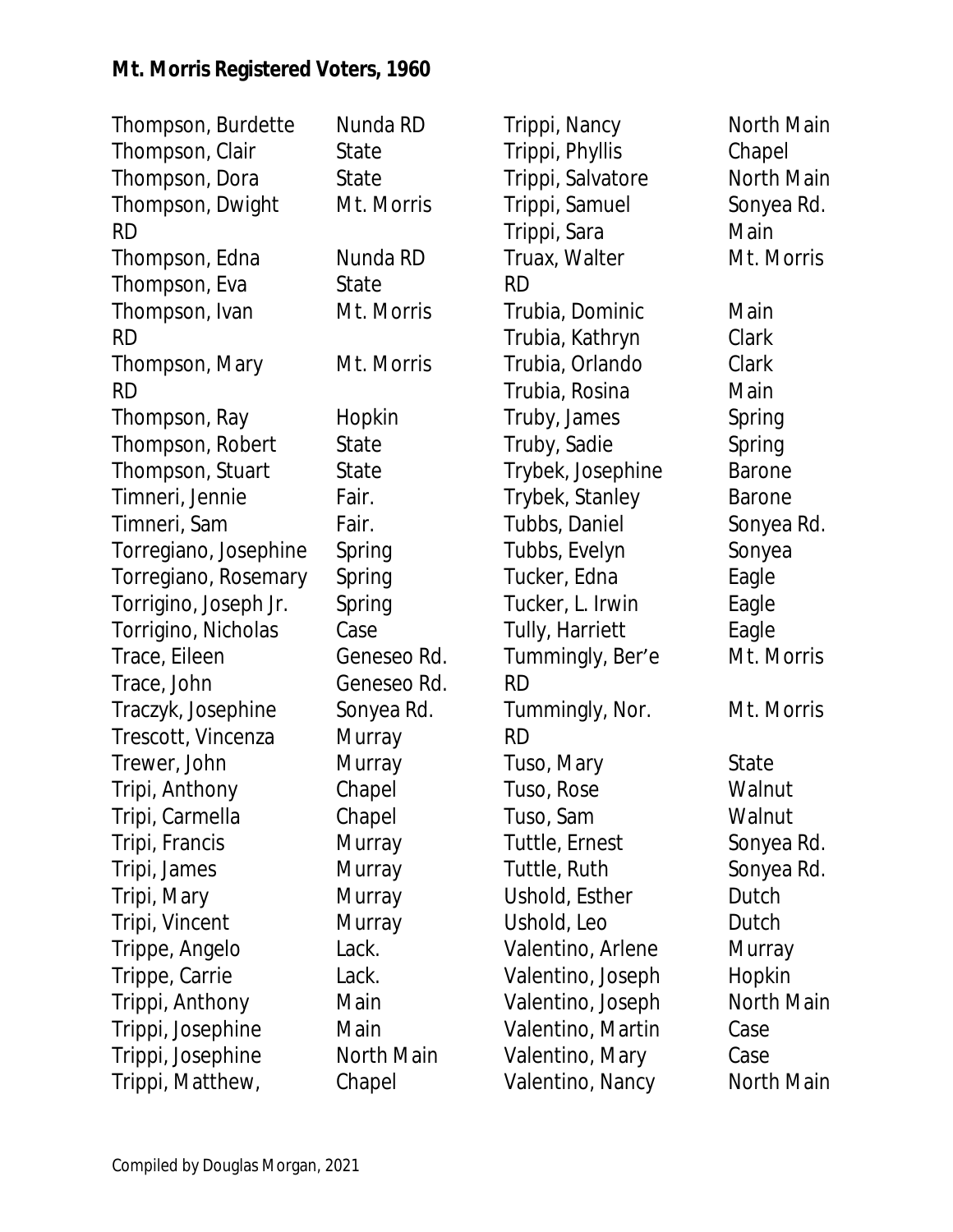| Valentino, Rose       | Hopkin     | VonHummel, William  | Murray        |
|-----------------------|------------|---------------------|---------------|
| Valentino, Sebastian  | Murray     | Waisworth, Walter   | Nunda         |
| Valvo, Anthony        | Hopkin     | Wales, Floyd        | Nunda         |
| Valvo, Phillipa       | Stanley    | Wales, Maxine       | Nunda         |
| Valvo. Edilena        | Hopkin     | Wales, Ruby         | Nunda         |
| VanBuren, Molly       | Main       | Walker, Carolyn     | Mt. Morris    |
| VanDorn, Dwight       | Nunda      | Wall, Isabel        | Eagle         |
| VanDorn, Jessie       | Nunda      | Wallace, Kathleen   | Mill          |
| VanDorn, Melva        | Nunda      | Wallace, Paul       | Stanley       |
| VanDorn, Stanford     | Nunda      | Wallace, Roger      | <b>Mills</b>  |
| VanKuren, Grace       | Parker     | Walsworth, Mildred  | Nunda         |
| VanKuren, Richard     | Parker     | Ward, Sherman       | Main          |
| VanName, Harold       | Mt. Morris | Waterhouse, Evelyn  | Creek Rd.     |
| <b>RD</b>             |            | Waterhouse, Wm.     | Creek Rd.     |
| VanValkenburg, Evelyn | River      | Watkins, Frank      | Mt. Morris    |
| VanValkenburg, Neil   | River      | <b>RD</b>           |               |
| Versage, Dominic      | Genesee    | Watkins, Harold     | Nunda RD      |
| Versage, Frank        | Genesee    | Watkins, Mariam     | Mt. Morris    |
| Vianese, Frank        | Mt. Morris | <b>RD</b>           |               |
| <b>RD</b>             |            | Watson, Mary        | Eagle         |
| Vianese, Ignatius     | Mt. Morris | Weipert, Eleanor    | Main          |
| <b>RD</b>             |            | Weipert, George Jr. | Main          |
| Vianese, Joe          | Mt. Morris | Weir, Catherine     | <b>Barone</b> |
| <b>RD</b>             |            | Weir, Robert        | <b>Barone</b> |
| Vianese, Marj.        | Mt. Morris | Welch, Carrie       | Main          |
| <b>RD</b>             |            | Welch, Clark        | Main          |
| Vianese, Mary         | Mt. Morris | Welch, Richard      | Genesee       |
| <b>RD</b>             |            | Welch, Sarah        | Genesee       |
| Vickers, Anderson Jr. | Main       | Westcott, Ethel     | Eagle         |
| Vickers, Beatrice     | Main       | Wheeler, Charles    | Main          |
| Victoria, Charles     | Murray     | Wheeler, Mary       | Main          |
| Victoria, Frances     | Murray     | Whitcher, Carol     | Sand          |
| Virgo, Frank          | Murray     | Whitcher, Chester   | Sand          |
| Vizzini, Rose         | North Main | Whitcher, Louise    | Sand          |
| Volpe, Joseph         | Erie       | Whitcher, Pearl     | Main          |
| Volpe, Mary           | Erie       | Whitcher, Sheldon   | Sand          |
| VonHummel, Maude      | Murray     | Whitney, Irene      | Conklin       |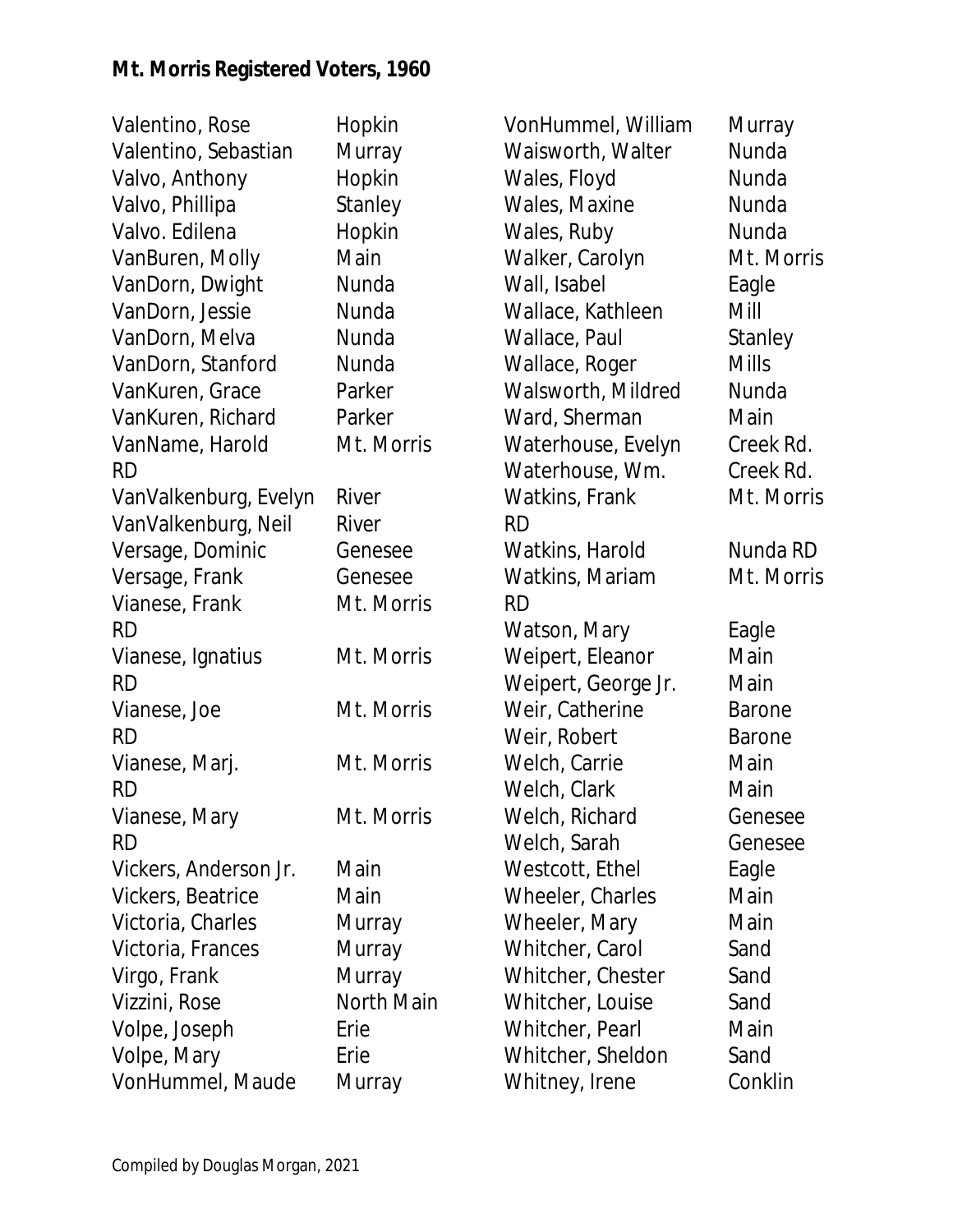| Wicks, Mary        | Cherry        | Zangerle, Eugenia    | Hopkin        |
|--------------------|---------------|----------------------|---------------|
| Wigden, Harold     | Mt. Morris    | Zangerle, Robert     | Hopkin        |
| <b>RD</b>          |               | Zangerle. John       | <b>Barone</b> |
| Wigden, Lois       | Mt. Morris    | Zanghi, Alice        | Murray        |
| <b>RD</b>          |               | Zanghi, Antonia      | Hopkin        |
| Willey, Francis    | Mt. Morris    | Zanghi, Frances      | Hopkin        |
| <b>RD</b>          |               | Zanghi, Jerry        | Hopkin        |
| Williams, Fannie   | State         | Zanghi, Josephine    | Murray        |
| Williams, Florence | Nunda RD      | Zanghi, Louis        | North Main    |
| Williams, George   | Case          | Zanghi, Madeline     | North Main    |
| Williams, Howard   | Elm           | Zanghi, Mary         | Case          |
| Williams, Howard   | Nunda RD      | Zanghi, Philip       | North Main    |
| Williams, Mabel    | Nunda RD      | Zanghi, Thomas       | Murray        |
| Williams, Martha   | Elm           | Zanglii, Philip      | Case          |
| Williams, Roy      | State         | Zaso, Augustino      | Parker        |
| Willis, Vernon     | Mt. Morris    | Zaso, Dorothy        | <b>Mills</b>  |
| Winans, Evelyn     | Stanley       | Zaso, Jack           | <b>Mills</b>  |
| Winans, Kenneth    | Stanley       | Zaso, Jane           | Eagle         |
| Winter, Elizabeth  | Genesee       | Zaso, Josephine      | Geneseo Rd.   |
| Winters, J. Carson | Genesee       | Zaso, Michael        | Erie          |
| Winters, John      | Genesee       | Zaso, Phylis         | Chapel        |
| Winters, Mary E.   | Murray        | Zaso, Sarah          | Parker        |
| Winters, Mary K.   | Genesee       | Zaso, Vivian         | Erie          |
| Wisner, Anna       | Main          | Zaso. Sam            | Eagle         |
| Wolock, John       | Chapel        | Zimmer, Mary         | Main          |
| Wood, Jennie       | Parker        | Zingaro, Florence    | State         |
| Wright, Carl       | Chapel        | Zingaro, Louis       | Clinton       |
| Wright, Pearl      | Chapel        | Zingaro, Patsy       | State         |
| Yanno, Mary        | Main          | Zingaro, Rita        | State         |
| Yanno, Michael     | Main          | Zingaro, Sadie       | Clinton       |
| Yanno, Sam         | Eagle         | Zingerella, Connie   | Murray        |
| Yanno. Josephine   | Eagle         | Zingerella, James    | Sonyea Rd.    |
| Yorke, Florence    | <b>Barone</b> | Zingerella, Joseph   | Murray        |
| Yorke, William     | <b>Barone</b> | Zingerella, Laura    | Sand          |
| Zambito, Alfonso   | North Main    | Zingerella, Marie    | Sonyea Rd.    |
| Zangerle, Alice    | Hopkin        | Zingerella, Peter J. | Chapel        |
| Zangerle, Betty    | <b>Barone</b> | Zingerella, Peter    | Sand          |